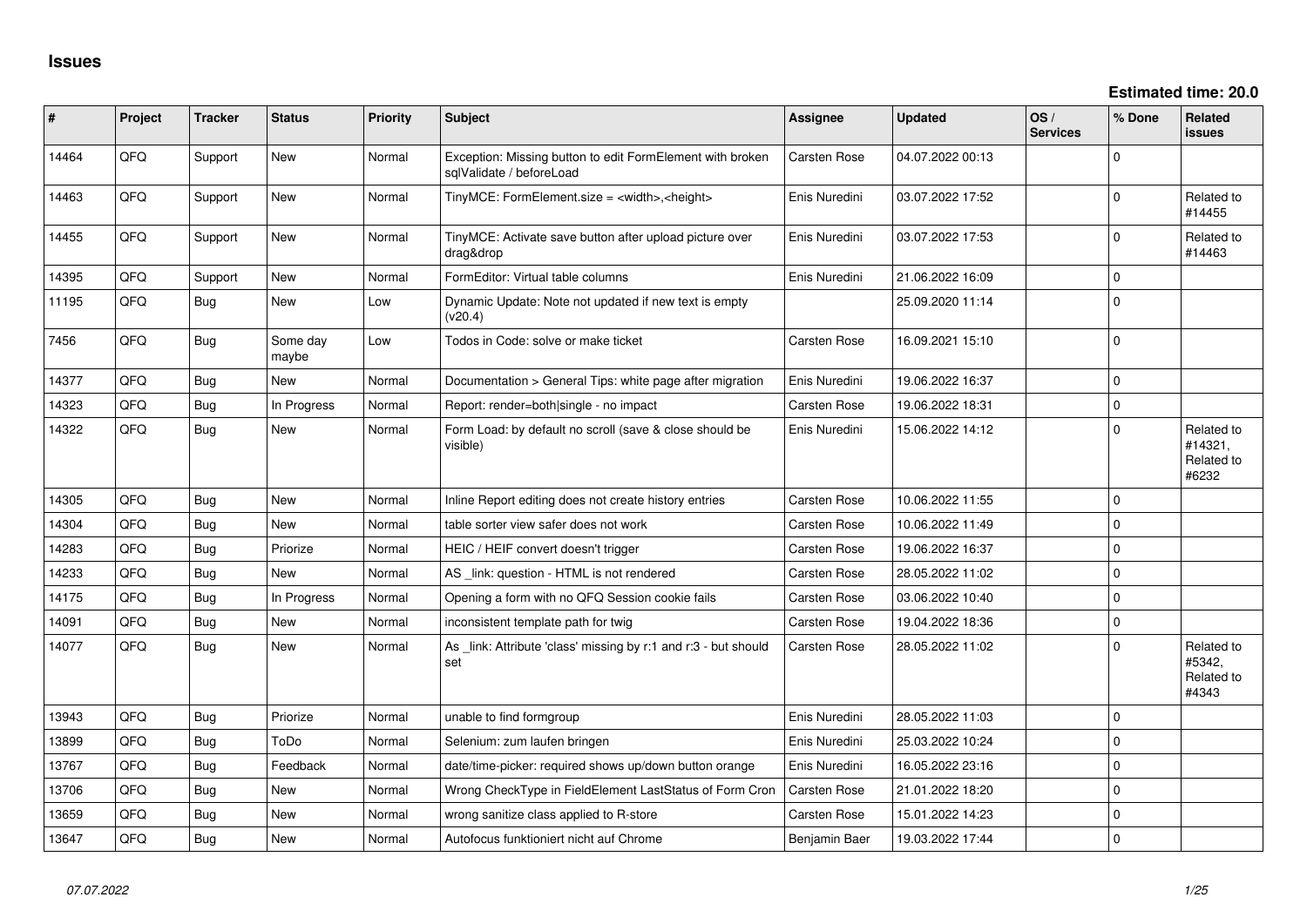| #     | Project | <b>Tracker</b> | <b>Status</b> | <b>Priority</b> | Subject                                                                                                                                             | Assignee            | <b>Updated</b>   | OS/<br><b>Services</b> | % Done      | Related<br><b>issues</b>                      |
|-------|---------|----------------|---------------|-----------------|-----------------------------------------------------------------------------------------------------------------------------------------------------|---------------------|------------------|------------------------|-------------|-----------------------------------------------|
| 13592 | QFQ     | Bug            | New           | Normal          | QFQ Build Queue: das vergeben von Tags klappt nicht. Es<br>werden keine Releases gebaut.                                                            | Carsten Rose        | 19.03.2022 17:45 |                        | $\Omega$    |                                               |
| 13528 | QFQ     | Bug            | <b>New</b>    | Normal          | qfq.io > releases: es wird kein neues Release angelegt                                                                                              | Benjamin Baer       | 19.03.2022 17:46 |                        | $\Omega$    |                                               |
| 13460 | QFQ     | Bug            | New           | Normal          | Doc: Password set/reset  password should not processed<br>with 'html encode'                                                                        | Carsten Rose        | 19.03.2022 17:46 |                        | $\mathbf 0$ |                                               |
| 13451 | QFQ     | Bug            | New           | Normal          | Character Counter / Max Character: Problem in Safari                                                                                                | Carsten Rose        | 15.04.2022 17:18 |                        | $\Omega$    |                                               |
| 13332 | QFQ     | Bug            | <b>New</b>    | Normal          | Multi Form: Required Felder werden visuell nicht markiert.                                                                                          | <b>Carsten Rose</b> | 19.03.2022 17:47 |                        | $\Omega$    |                                               |
| 13331 | QFQ     | Bug            | New           | Normal          | Multi Form: Clear Icon misplaced                                                                                                                    | Carsten Rose        | 19.03.2022 17:47 |                        | 0           |                                               |
| 12989 | QFQ     | Bug            | <b>New</b>    | Normal          | empty string does not trigger dynamic update                                                                                                        | Enis Nuredini       | 28.05.2022 11:09 |                        | $\Omega$    |                                               |
| 12716 | QFQ     | Bug            | New           | Normal          | template group: Pattern only applied to first instance                                                                                              | Carsten Rose        | 19.03.2022 17:47 |                        | $\Omega$    |                                               |
| 12714 | QFQ     | Bug            | <b>New</b>    | Normal          | Conversion of GIF to PDF broken when GIF contains Alpha.                                                                                            | Carsten Rose        | 19.03.2022 17:49 |                        | $\Omega$    |                                               |
| 12581 | QFQ     | Bug            | <b>New</b>    | Normal          | Form.forward=close: Record 'new' in new browser tab ><br>save (& close) >> Form is not reloaded with new created<br>record id and stays in mode=new | Carsten Rose        | 19.03.2022 17:48 |                        | $\Omega$    |                                               |
| 12546 | QFQ     | Bug            | Feedback      | Normal          | Branch 'Development' - Unit Tests mit dirty workaround<br>angepasst                                                                                 | <b>Carsten Rose</b> | 19.03.2022 17:48 |                        | $\Omega$    |                                               |
| 12520 | QFQ     | Bug            | <b>New</b>    | Normal          | Switch FE User: still active even FE User session expired                                                                                           | <b>Carsten Rose</b> | 19.03.2022 17:48 |                        | $\Omega$    |                                               |
| 12512 | QFQ     | Bug            | New           | Normal          | Some MySQL Installation can't use 'stored procedures'                                                                                               | Carsten Rose        | 19.03.2022 17:48 |                        | $\mathbf 0$ |                                               |
| 12327 | QFQ     | Bug            | <b>New</b>    | Normal          | Copy to clipboard: Glyphicon can not be changed                                                                                                     | Carsten Rose        | 27.12.2021 17:59 |                        | $\mathbf 0$ |                                               |
| 12325 | QFQ     | Bug            | Priorize      | Normal          | MultiDB form.dblndex not working for report syntax                                                                                                  | Carsten Rose        | 07.09.2021 13:37 |                        | $\Omega$    | Related to<br>#12145,<br>Related to<br>#12314 |
| 12187 | QFQ     | <b>Bug</b>     | New           | Normal          | Trigger FormAsFile() via Report: probably problem with multi<br>DB setup                                                                            | <b>Carsten Rose</b> | 20.03.2021 21:20 |                        | $\Omega$    |                                               |
| 12133 | QFQ     | Bug            | <b>New</b>    | Normal          | NPM, phpSpreadSheet aktualisieren                                                                                                                   | <b>Carsten Rose</b> | 15.03.2021 09:04 |                        | 0           |                                               |
| 12045 | QFQ     | Bug            | New           | Normal          | templateGroup afterSave FE: Aufruf ohne<br>sqlHonorFormElements funktioniert nicht                                                                  | Carsten Rose        | 18.02.2021 16:33 |                        | $\Omega$    |                                               |
| 12040 | QFQ     | Bug            | <b>New</b>    | Normal          | FE Mode 'hidden' für zwei FEs auf einer Zeile                                                                                                       | Carsten Rose        | 18.02.2021 10:13 |                        | $\mathbf 0$ |                                               |
| 11752 | QFQ     | Bug            | New           | Normal          | checkbox renders multiple input elements with same name                                                                                             | Carsten Rose        | 17.12.2020 14:58 |                        | $\Omega$    | Related to<br>#11750                          |
| 11715 | QFQ     | <b>Bug</b>     | New           | Normal          | acceptZeroAsRequired and requiredOffButMark do not<br>coincide                                                                                      |                     | 08.12.2020 12:13 |                        | 0           |                                               |
| 11695 | QFQ     | <b>Bug</b>     | New           | Normal          | MultiForm required FE Error                                                                                                                         | Carsten Rose        | 04.12.2020 13:34 |                        | $\mathbf 0$ |                                               |
| 11668 | QFQ     | <b>Bug</b>     | New           | Normal          | Play function.sql - problem with mysql                                                                                                              | Carsten Rose        | 03.05.2021 20:48 |                        | 0           |                                               |
| 11667 | QFQ     | Bug            | New           | Normal          | MySQL mariadb-server-10.3: Incorrect datetime value                                                                                                 | Carsten Rose        | 03.05.2021 20:48 |                        | 0           |                                               |
| 11522 | QFQ     | <b>Bug</b>     | New           | Normal          | Aus/Einblenden von Reitern                                                                                                                          |                     | 13.11.2020 14:58 |                        | 0           |                                               |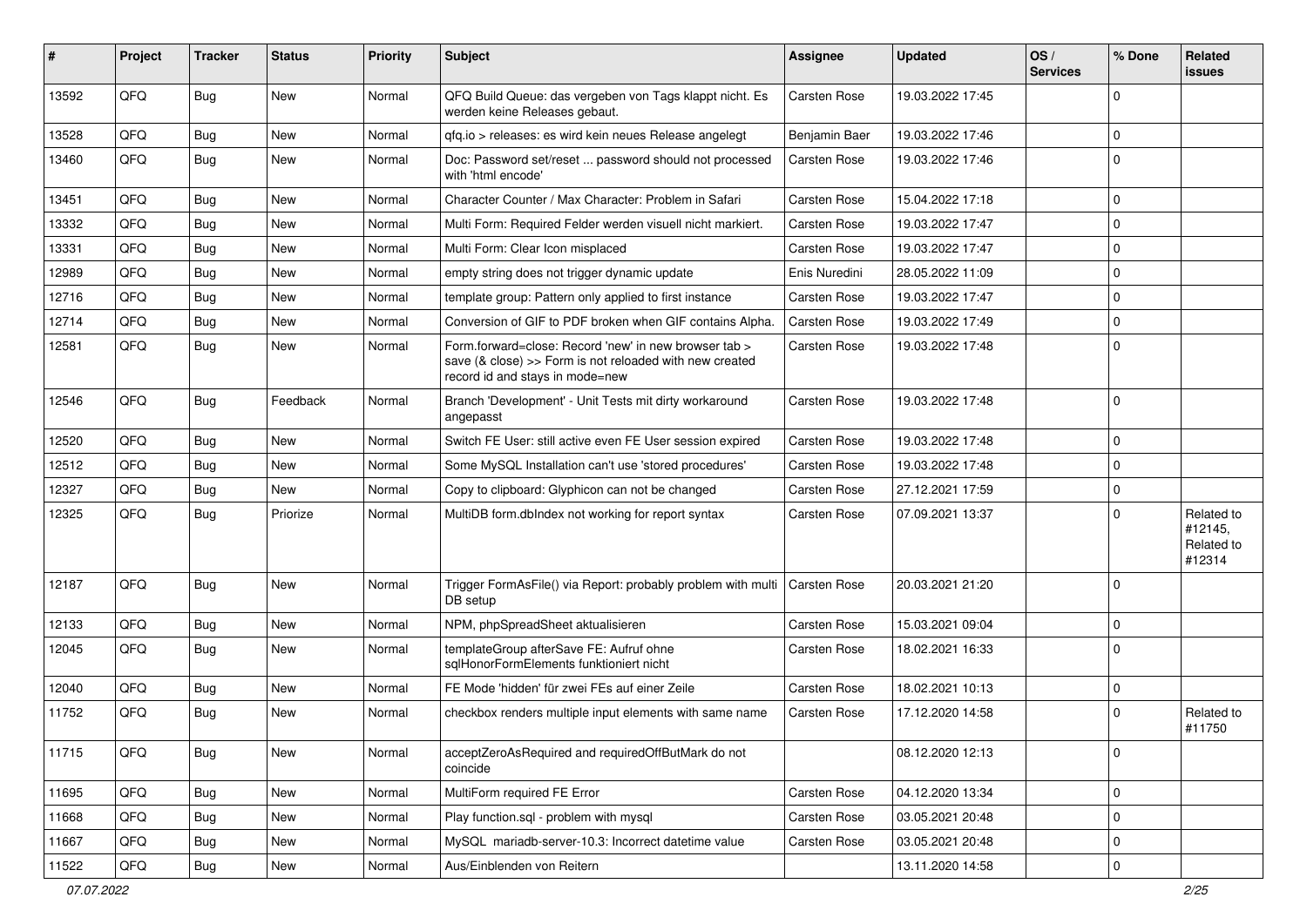| $\sharp$ | Project | <b>Tracker</b> | <b>Status</b> | <b>Priority</b> | <b>Subject</b>                                                                      | <b>Assignee</b>     | <b>Updated</b>   | OS/<br><b>Services</b> | % Done      | Related<br><b>issues</b>                                                                                                       |
|----------|---------|----------------|---------------|-----------------|-------------------------------------------------------------------------------------|---------------------|------------------|------------------------|-------------|--------------------------------------------------------------------------------------------------------------------------------|
| 11517    | QFQ     | <b>Bug</b>     | In Progress   | Normal          | extraButtonInfo Broken for multiple FormElements                                    | <b>Carsten Rose</b> | 12.05.2022 13:12 |                        | $\Omega$    | Related to<br>#7890,<br>Related to<br>#3811, Has<br>duplicate<br>#10905, Has<br>duplicate<br>#10553, Has<br>duplicate<br>#6779 |
| 11347    | QFQ     | Bug            | Feedback      | Normal          | If Bedingungen funktionieren nicht korrekt                                          | Christoph Fuchs     | 21.03.2021 20:37 |                        | $\mathbf 0$ |                                                                                                                                |
| 11239    | QFQ     | Bug            | <b>New</b>    | Normal          | Radiobutton (plain): horizontales Rendern abhängig vom<br>Datentyp in der Datenbank | <b>Carsten Rose</b> | 30.09.2020 18:37 |                        | $\mathbf 0$ |                                                                                                                                |
| 10937    | QFQ     | Bug            | New           | Normal          | Fehler mit abhängigen Select- Feldern beim Positionieren                            | Carsten Rose        | 12.11.2020 23:45 |                        | $\pmb{0}$   |                                                                                                                                |
| 10890    | QFQ     | Bug            | <b>New</b>    | Normal          | AutoCron hangs                                                                      |                     | 20.07.2020 13:56 |                        | $\mathbf 0$ |                                                                                                                                |
| 10759    | QFQ     | Bug            | <b>New</b>    | Normal          | emptyMeansNull - Feld falsch aktualisiert                                           |                     | 12.11.2020 23:45 |                        | $\pmb{0}$   |                                                                                                                                |
| 10704    | QFQ     | Bug            | New           | Normal          | wkhtml problem rendering fullCalendar.js / fabric.js >><br>successor: puppeteer     | Carsten Rose        | 12.11.2020 23:45 |                        | $\mathbf 0$ | Related to<br>#5024,<br>Related to<br>#4650,<br>Related to<br>#10715                                                           |
| 10661    | QFQ     | Bug            | In Progress   | Normal          | Typo3 Warnungen                                                                     | <b>Carsten Rose</b> | 07.09.2021 13:23 |                        | $\mathbf 0$ | Related to<br>#12440                                                                                                           |
| 10658    | QFQ     | Bug            | <b>New</b>    | Normal          | processReadOnly broken                                                              | Carsten Rose        | 27.05.2020 17:55 |                        | $\mathbf 0$ |                                                                                                                                |
| 10588    | QFQ     | Bug            | New           | Normal          | typeahed Tag: Doku anpassen                                                         | Carsten Rose        | 12.11.2020 23:45 |                        | $\pmb{0}$   |                                                                                                                                |
| 10324    | QFQ     | Bug            | New           | Normal          | Excel Export mit Template funktioniert nur, wenn Template<br>vor uid kommt          |                     | 30.03.2020 11:20 |                        | $\mathbf 0$ | Related to<br>#10257                                                                                                           |
| 10322    | QFQ     | Bug            | New           | Normal          | FormElement / Radio: missing column 'enum' >> FE not<br>reported                    | <b>Carsten Rose</b> | 07.05.2020 09:37 |                        | $\mathbf 0$ |                                                                                                                                |
| 10082    | QFQ     | Bug            | New           | Normal          | FE.type=SELECT - 'sanatize' Class                                                   | Carsten Rose        | 07.05.2020 09:36 |                        | $\mathbf 0$ | Related to<br>#10081                                                                                                           |
| 9975     | QFQ     | Bug            | Priorize      | Normal          | Dropdown Menu: 'r:3' broken                                                         | <b>Carsten Rose</b> | 01.02.2020 10:13 |                        | $\mathbf 0$ |                                                                                                                                |
| 9958     | QFQ     | Bug            | Priorize      | Normal          | Broken subrecord query: no error message                                            | Carsten Rose        | 05.02.2021 15:15 |                        | $\pmb{0}$   |                                                                                                                                |
| 9947     | QFQ     | <b>Bug</b>     | Priorize      | Normal          | Unwanted error message if missing 'typeAheadSqlPrefetch'                            | <b>Carsten Rose</b> | 01.02.2020 10:13 |                        | $\pmb{0}$   |                                                                                                                                |
| 9898     | QFQ     | Bug            | Feedback      | Normal          | Formular trotz Timeout gespeichert                                                  | Benjamin Baer       | 01.02.2020 15:56 |                        | $\pmb{0}$   |                                                                                                                                |
| 9862     | QFQ     | Bug            | Priorize      | Normal          | Failed writing to sql mail qfq.log should throw an exception                        | Carsten Rose        | 01.02.2020 10:13 |                        | $\pmb{0}$   |                                                                                                                                |
| 9855     | QFQ     | <b>Bug</b>     | <b>New</b>    | Normal          | <b>Required Check</b>                                                               |                     | 01.02.2020 15:56 |                        | $\mathbf 0$ |                                                                                                                                |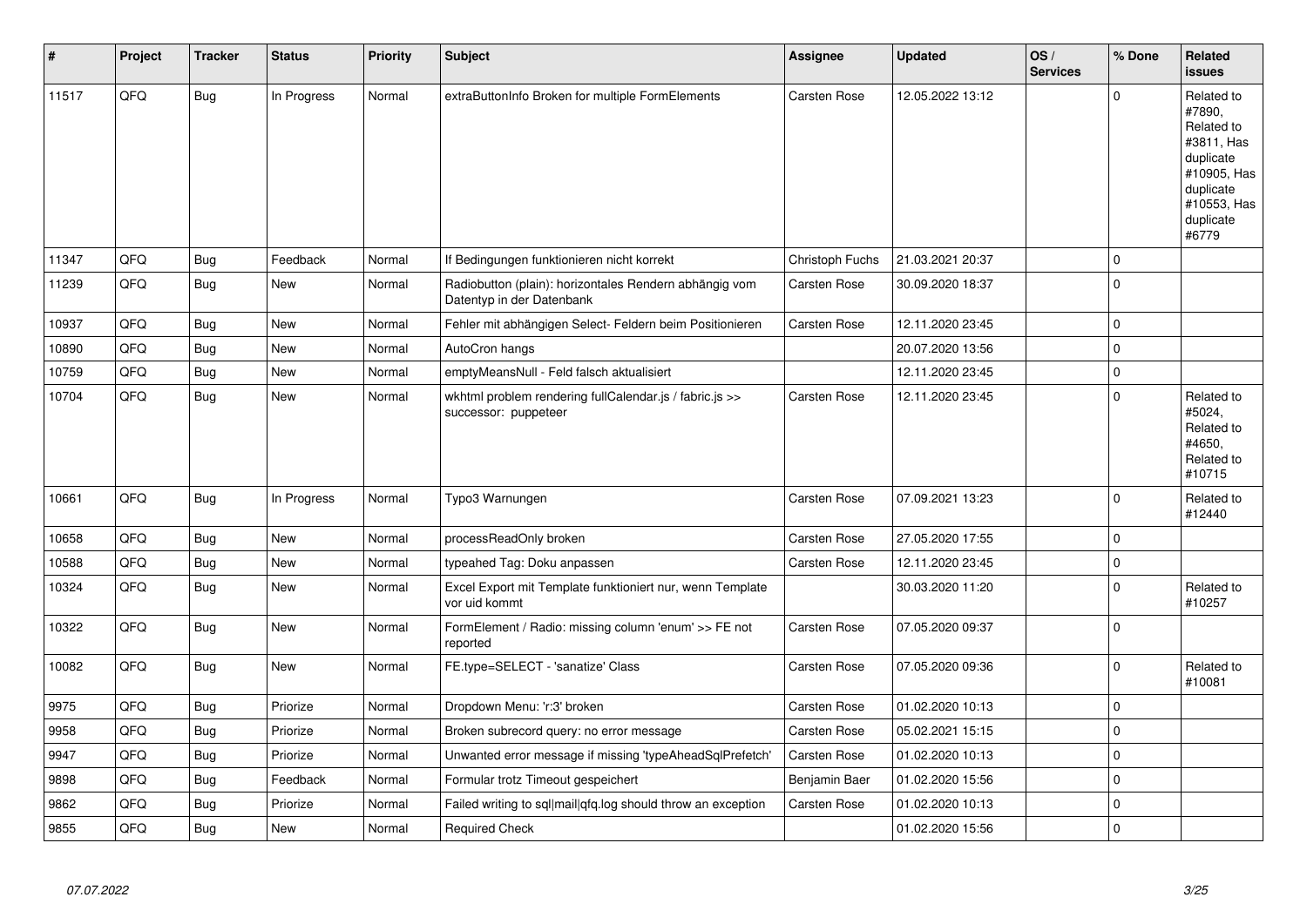| #    | Project | <b>Tracker</b> | <b>Status</b>     | <b>Priority</b> | <b>Subject</b>                                                                                           | Assignee            | <b>Updated</b>   | OS/<br><b>Services</b> | % Done      | Related<br><b>issues</b>                                                |
|------|---------|----------------|-------------------|-----------------|----------------------------------------------------------------------------------------------------------|---------------------|------------------|------------------------|-------------|-------------------------------------------------------------------------|
| 9834 | QFQ     | <b>Bug</b>     | Priorize          | Normal          | Input elements with tag 'disabled' are missing on<br>form-submit: server option 'processReadOnly' broken | <b>Carsten Rose</b> | 07.12.2021 16:43 |                        | $\Omega$    | Related to<br>#9691,<br>Related to<br>#5305, Has<br>duplicate<br>#12331 |
| 9783 | QFQ     | <b>Bug</b>     | New               | Normal          | Email with special characters                                                                            | <b>Carsten Rose</b> | 01.02.2020 23:22 |                        | $\mathbf 0$ |                                                                         |
| 9773 | QFQ     | Bug            | New               | Normal          | form.parameter.formModeGlobal=requiredOff                                                                | <b>Carsten Rose</b> | 01.02.2020 15:56 |                        | $\mathbf 0$ |                                                                         |
| 9691 | QFQ     | <b>Bug</b>     | In Progress       | Normal          | Checkbox: dynamic update > readonly                                                                      | Carsten Rose        | 01.02.2020 23:22 |                        | 50          | Related to<br>#9834                                                     |
| 9669 | QFQ     | <b>Bug</b>     | Some day<br>maybe | Normal          | Checkbox / Template Group: radio/checkbox visible broken<br>after 'add'                                  | <b>Carsten Rose</b> | 16.06.2021 13:47 |                        | $\mathbf 0$ | Related to<br>#8091                                                     |
| 9535 | QFQ     | Bug            | Feedback          | Normal          | Report:  AS ' vertical' - column to wide - vertical >> rot45,<br>rot <sub>90</sub>                       | Benjamin Baer       | 01.02.2020 15:56 |                        | $\mathbf 0$ |                                                                         |
| 9533 | QFQ     | Bug            | <b>New</b>        | Normal          | FE.type=upload: Check in 'beforeSave' if upload is given                                                 | <b>Carsten Rose</b> | 01.02.2020 23:22 |                        | 0           | Related to<br>#11523                                                    |
| 9317 | QFQ     | Bug            | New               | Normal          | FE.type=note: with dynamic show/hidden an empty label<br>causes trouble                                  | Carsten Rose        | 01.02.2020 23:22 |                        | $\pmb{0}$   |                                                                         |
| 9281 | QFQ     | Bug            | Some day<br>maybe | Normal          | Allow STRICT_TRANS_TABLES                                                                                | Carsten Rose        | 02.01.2021 18:43 |                        | $\mathbf 0$ |                                                                         |
| 9275 | QFQ     | Bug            | New               | Normal          | auteron: t3 page, which takes to long to respond, is not<br>reported properly                            | <b>Carsten Rose</b> | 01.02.2020 23:22 |                        | 100         |                                                                         |
| 9177 | QFQ     | Bug            | New               | Normal          | Bug? QFQ tries to save an action FE, which has real<br>existing column name                              | Carsten Rose        | 01.02.2020 23:22 |                        | $\Omega$    |                                                                         |
| 9127 | QFQ     | <b>Bug</b>     | New               | Normal          | Error Message: change 'roll over' color - text not readable                                              | Carsten Rose        | 01.02.2020 23:22 |                        | $\pmb{0}$   |                                                                         |
| 9126 | QFQ     | Bug            | Some day<br>maybe | Normal          | hidden Form elements are present in page source                                                          |                     | 02.01.2021 18:41 |                        | $\mathbf 0$ |                                                                         |
| 9077 | QFQ     | Bug            | New               | Normal          | typeAheadSql: report broken SQL                                                                          | Carsten Rose        | 29.06.2022 22:35 |                        | $\mathbf 0$ | Related to<br>#4018                                                     |
| 9024 | QFQ     | Bug            | Some day<br>maybe | Normal          | QFQ Einarbeitung                                                                                         |                     | 01.02.2020 15:56 |                        | $\Omega$    |                                                                         |
| 9020 | QFQ     | Bug            | Some day<br>maybe | Normal          | radio mit buttonClass und dynamicUpdate lassen sich nicht<br>kombinieren                                 |                     | 11.12.2019 16:01 |                        | $\mathbf 0$ |                                                                         |
| 9013 | QFQ     | <b>Bug</b>     | New               | Normal          | Error in Twig template not handled                                                                       | Carsten Rose        | 20.10.2021 13:43 |                        | $\mathbf 0$ |                                                                         |
| 8316 | QFQ     | Bug            | Feedback          | Normal          | Documentation/Behaviour for Nested Queries and<br>Record-Store confusing                                 | Nicola Chiapolini   | 20.11.2019 09:14 |                        | $\mathbf 0$ |                                                                         |
| 8106 | QFQ     | Bug            | Some day<br>maybe | Normal          | Dynamic Update: Feld kann nicht auf empty zurückgesetzt<br>werden                                        | Carsten Rose        | 11.12.2019 16:01 |                        | $\Omega$    |                                                                         |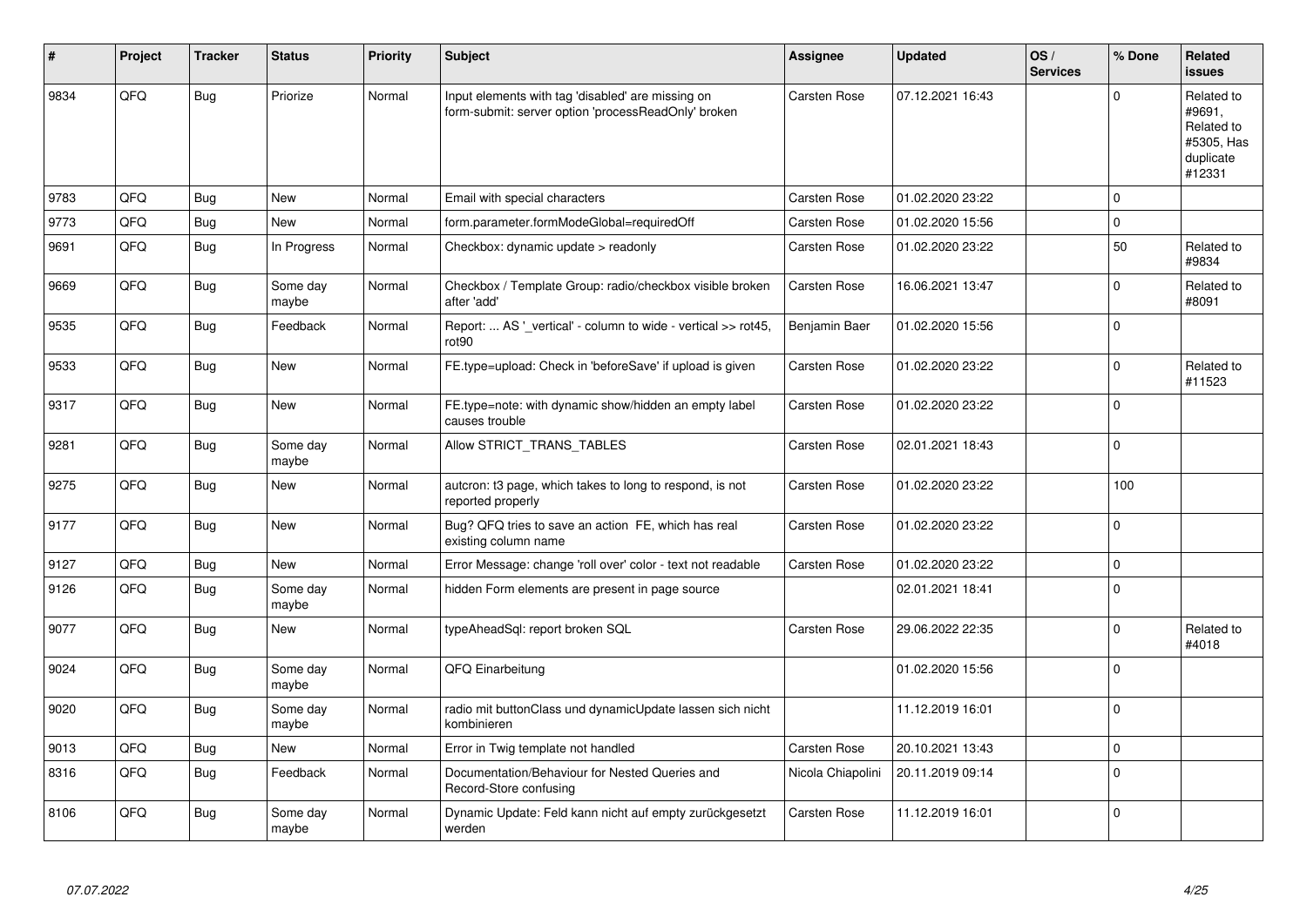| #    | Project | <b>Tracker</b> | <b>Status</b>     | <b>Priority</b> | <b>Subject</b>                                                                                                   | <b>Assignee</b>     | <b>Updated</b>   | OS/<br><b>Services</b> | % Done      | Related<br>issues    |
|------|---------|----------------|-------------------|-----------------|------------------------------------------------------------------------------------------------------------------|---------------------|------------------|------------------------|-------------|----------------------|
| 8049 | QFQ     | <b>Bug</b>     | New               | Normal          | FE.type=note, column 'value': text moves some pixel to top<br>after save                                         | Carsten Rose        | 01.02.2020 23:22 |                        | $\Omega$    |                      |
| 8037 | QFQ     | <b>Bug</b>     | Priorize          | Normal          | FE.type=upload (advanced mode): {{slaveld:V}} missing<br>during dynamic update                                   | <b>Carsten Rose</b> | 01.02.2020 10:13 |                        | $\mathbf 0$ |                      |
| 7890 | QFQ     | Bug            | <b>New</b>        | Normal          | FormElement 'required': extraButtonInfo not aligned                                                              | <b>Carsten Rose</b> | 11.06.2021 21:17 |                        | U           | Related to<br>#11517 |
| 7795 | QFQ     | Bug            | New               | Normal          | Readonly Form: Typeahead-Felder                                                                                  | Carsten Rose        | 01.02.2020 23:22 |                        | 0           | Related to<br>#10640 |
| 7685 | QFQ     | Bug            | <b>New</b>        | Normal          | Open FormElement from QFQ error message and save<br>modified record: error about missing {{formId:F}}            | <b>Carsten Rose</b> | 01.02.2020 23:22 |                        | $\Omega$    |                      |
| 7656 | QFQ     | Bug            | Priorize          | Normal          | FE with required, 'pattern' and 'extraButtonLock': always<br>complain about missing value                        | Carsten Rose        | 01.02.2020 10:13 |                        | $\Omega$    |                      |
| 7616 | QFQ     | Bug            | Priorize          | Normal          | Selectlist with Enum & Dynamic Update                                                                            | Carsten Rose        | 01.02.2020 10:13 |                        | $\Omega$    |                      |
| 7574 | QFQ     | Bug            | New               | Normal          | Substitute error: form element not reported / dont parse<br>Form.note                                            | Carsten Rose        | 01.02.2020 23:21 |                        | $\Omega$    |                      |
| 7547 | QFQ     | <b>Bug</b>     | <b>New</b>        | Normal          | Error Message in afterSave: wrong parameter column<br>reported                                                   | <b>Carsten Rose</b> | 01.02.2020 23:22 |                        | 0           |                      |
| 7524 | QFQ     | Bug            | New               | Normal          | QFQ throws a 'General Error' if 'fileadmin/protected/log/' is<br>not writeable                                   | Carsten Rose        | 01.02.2020 23:22 |                        | $\Omega$    |                      |
| 7513 | QFQ     | Bug            | New               | Normal          | Radios not correct aligned                                                                                       | <b>Carsten Rose</b> | 01.02.2020 23:22 |                        | $\Omega$    |                      |
| 7512 | QFQ     | Bug            | New               | Normal          | FE: inputType=number >> 'pattern' is not respected                                                               | Carsten Rose        | 01.02.2020 23:22 |                        | $\Omega$    |                      |
| 7402 | QFQ     | <b>Bug</b>     | Some day<br>maybe | Normal          | thumbnail cache: outdated picture when permission denied<br>and permission resolved.                             |                     | 01.02.2020 23:20 |                        | $\mathbf 0$ |                      |
| 7281 | QFQ     | <b>Bug</b>     | Some day<br>maybe | Normal          | Subrecords: on large screen separator line too short                                                             |                     | 01.02.2020 23:19 |                        | $\Omega$    |                      |
| 7261 | QFQ     | Bug            | New               | Normal          | Report pathFilename for user without path, only the filename                                                     | <b>Carsten Rose</b> | 01.02.2020 23:21 |                        | 0           |                      |
| 7219 | QFQ     | Bug            | New               | Normal          | typeSheadSql / typeAheadSqlPrefetch: change to curly<br>braces                                                   | <b>Carsten Rose</b> | 01.02.2020 23:21 |                        | $\Omega$    |                      |
| 7101 | QFQ     | Bug            | Some day<br>maybe | Normal          | 'form' in SIP and 'report' - breaks                                                                              |                     | 01.02.2020 23:20 |                        | $\mathbf 0$ |                      |
| 7014 | QFQ     | Bug            | New               | Normal          | Sending invalid emails succeeds when<br>debug.redirectAllMailTo is set                                           | <b>Carsten Rose</b> | 01.02.2020 23:21 |                        | $\mathbf 0$ |                      |
| 7002 | QFQ     | <b>Bug</b>     | New               | Normal          | Dynamic Update: row does not disappear / appear                                                                  | Carsten Rose        | 01.02.2020 23:22 |                        | 0           |                      |
| 6912 | QFQ     | <b>Bug</b>     | New               | Normal          | error Message Var 'deadline' already set in SIP - in Form<br>with FE.value={{deadline:R:::{{deadlinePeriod:Y}}}} | Carsten Rose        | 01.02.2020 23:21 |                        | $\Omega$    |                      |
| 6677 | QFQ     | Bug            | New               | Normal          | Error message FE Action Element: no/wrong FE reference<br>who cause the problem.                                 | Carsten Rose        | 01.02.2020 23:21 |                        | $\mathbf 0$ |                      |
| 6574 | QFQ     | Bug            | Priorize          | Normal          | qfq.log: Fehlermeldung wurde angezeigt, aber nicht geloggt                                                       | Carsten Rose        | 01.02.2020 10:13 |                        | $\mathbf 0$ |                      |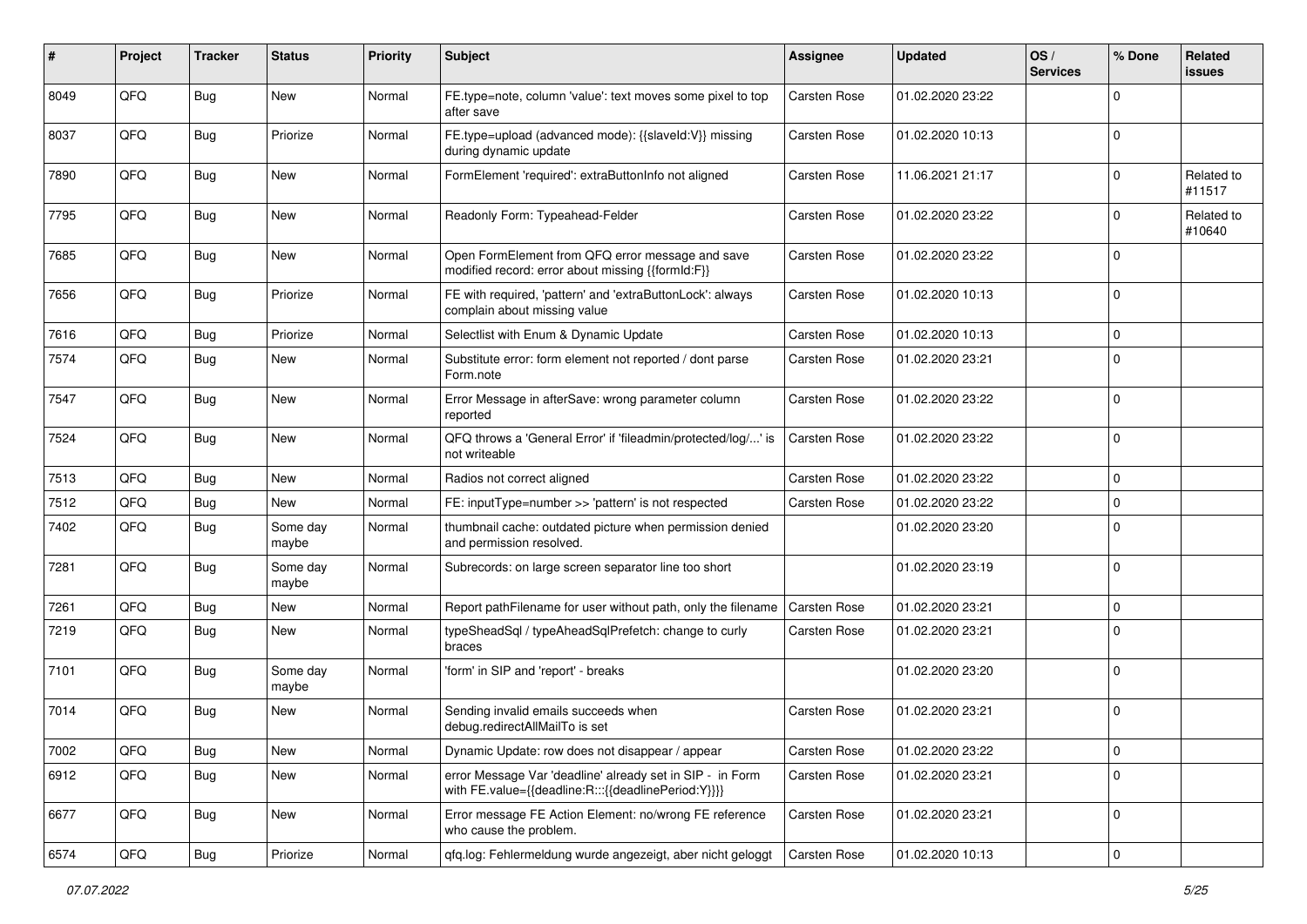| #    | Project | <b>Tracker</b> | <b>Status</b>     | <b>Priority</b> | Subject                                                                                                              | Assignee            | <b>Updated</b>   | OS/<br><b>Services</b> | % Done      | Related<br>issues                              |
|------|---------|----------------|-------------------|-----------------|----------------------------------------------------------------------------------------------------------------------|---------------------|------------------|------------------------|-------------|------------------------------------------------|
| 6566 | QFQ     | Bug            | Priorize          | Normal          | Link Function 'delete': provided parameter missing on page<br>reload                                                 | Benjamin Baer       | 03.01.2022 08:08 |                        | $\Omega$    |                                                |
| 6483 | QFQ     | Bug            | <b>New</b>        | Normal          | R Store funktioniert nicht bei 'Report Notation' im FE                                                               | Carsten Rose        | 01.02.2020 23:21 |                        | $\mathbf 0$ |                                                |
| 6462 | QFQ     | Bug            | New               | Normal          | File Upload: Nutzlose Fehlermeldung wenn Datei zu gross                                                              | Carsten Rose        | 01.02.2020 23:21 |                        | $\Omega$    | Related to<br>#6139                            |
| 6140 | QFQ     | Bug            | Priorize          | Normal          | QFQ DnD Sort: Locked fields                                                                                          | Benjamin Baer       | 21.03.2022 09:56 |                        | $\mathbf 0$ |                                                |
| 5991 | QFQ     | <b>Bug</b>     | Some day<br>maybe | Normal          | URLs with ' ' or long parameter are problematic                                                                      | Carsten Rose        | 01.02.2020 23:19 |                        | $\Omega$    |                                                |
| 5877 | QFQ     | Bug            | Some day<br>maybe | Normal          | FE.type=note:bsColumn strange behaviour                                                                              |                     | 01.02.2020 23:19 |                        | 0           |                                                |
| 5768 | QFQ     | Bug            | Some day<br>maybe | Normal          | '{{pageLanguage:T}}' missing if QFQ is called via api                                                                | Carsten Rose        | 01.02.2020 23:19 |                        | $\Omega$    |                                                |
| 5706 | QFQ     | <b>Bug</b>     | Some day<br>maybe | Normal          | upload: fileDestination needs to be sanatized                                                                        | Carsten Rose        | 01.02.2020 23:19 |                        | $\Omega$    |                                                |
| 5576 | QFQ     | <b>Bug</b>     | New               | Normal          | Using MySQL 'DROP' requires privilege - wich is not really<br>necessarv.                                             | <b>Carsten Rose</b> | 01.02.2020 23:21 |                        | $\Omega$    |                                                |
| 5559 | QFQ     | Bug            | New               | Normal          | FE.type = Upload: 'accept' might contain variables                                                                   | Carsten Rose        | 11.05.2020 21:23 |                        | 0           |                                                |
| 5557 | QFQ     | Bug            | Some day<br>maybe | Normal          | Form load: STORE_RECORD filled, but should be empty                                                                  | Carsten Rose        | 01.02.2020 23:19 |                        | $\mathbf 0$ |                                                |
| 5305 | QFQ     | Bug            | New               | Normal          | Upload FormElement: nicht disabled by readonly Form                                                                  | Carsten Rose        | 16.06.2021 13:43 |                        | $\Omega$    | Related to<br>#9347,<br>Related to<br>#9834    |
| 5021 | QFQ     | Bug            | Some day<br>maybe | Normal          | FE.typ=extra - during save displays error 'datum2' already<br>filled in STORE_SIP - the value is stored nevertheless | <b>Carsten Rose</b> | 01.02.2020 23:19 |                        | $\mathbf 0$ | Related to<br>#3875                            |
| 4771 | QFQ     | Bug            | Some day<br>maybe | Normal          | qfq: select-down-values empty after save (edit-form for<br>program administrators)                                   | <b>Carsten Rose</b> | 01.02.2020 23:20 |                        | $\Omega$    | Related to<br>#4549, Has<br>duplicate<br>#4282 |
| 4756 | QFQ     | Bug            | <b>New</b>        | Normal          | Form dirty even nothing changes                                                                                      | <b>Carsten Rose</b> | 11.12.2019 16:16 |                        | $\Omega$    |                                                |
| 4659 | QFQ     | Bug            | Some day<br>maybe | Normal          | infoButtonExtra                                                                                                      | <b>Carsten Rose</b> | 01.02.2020 23:20 |                        | $\Omega$    |                                                |
| 4651 | QFQ     | Bug            | Some day<br>maybe | Normal          | "Loading document" Modal wird angezeigt bei uzhcd type=2   Carsten Rose<br>Ansicht                                   |                     | 01.02.2020 23:20 |                        | 0           |                                                |
| 4583 | QFQ     | <b>Bug</b>     | Some day<br>maybe | Normal          | Dynamic Update bei TypeAhead Feldern                                                                                 | Carsten Rose        | 01.02.2020 23:19 |                        | $\mathbf 0$ |                                                |
| 4549 | QFQ     | <b>Bug</b>     | Some day<br>maybe | Normal          | TemplateGroups: FE.type SELECT loose selected value<br>after save                                                    | Carsten Rose        | 01.02.2020 23:20 |                        | $\mathbf 0$ | Related to<br>#4548,<br>Related to<br>#4771    |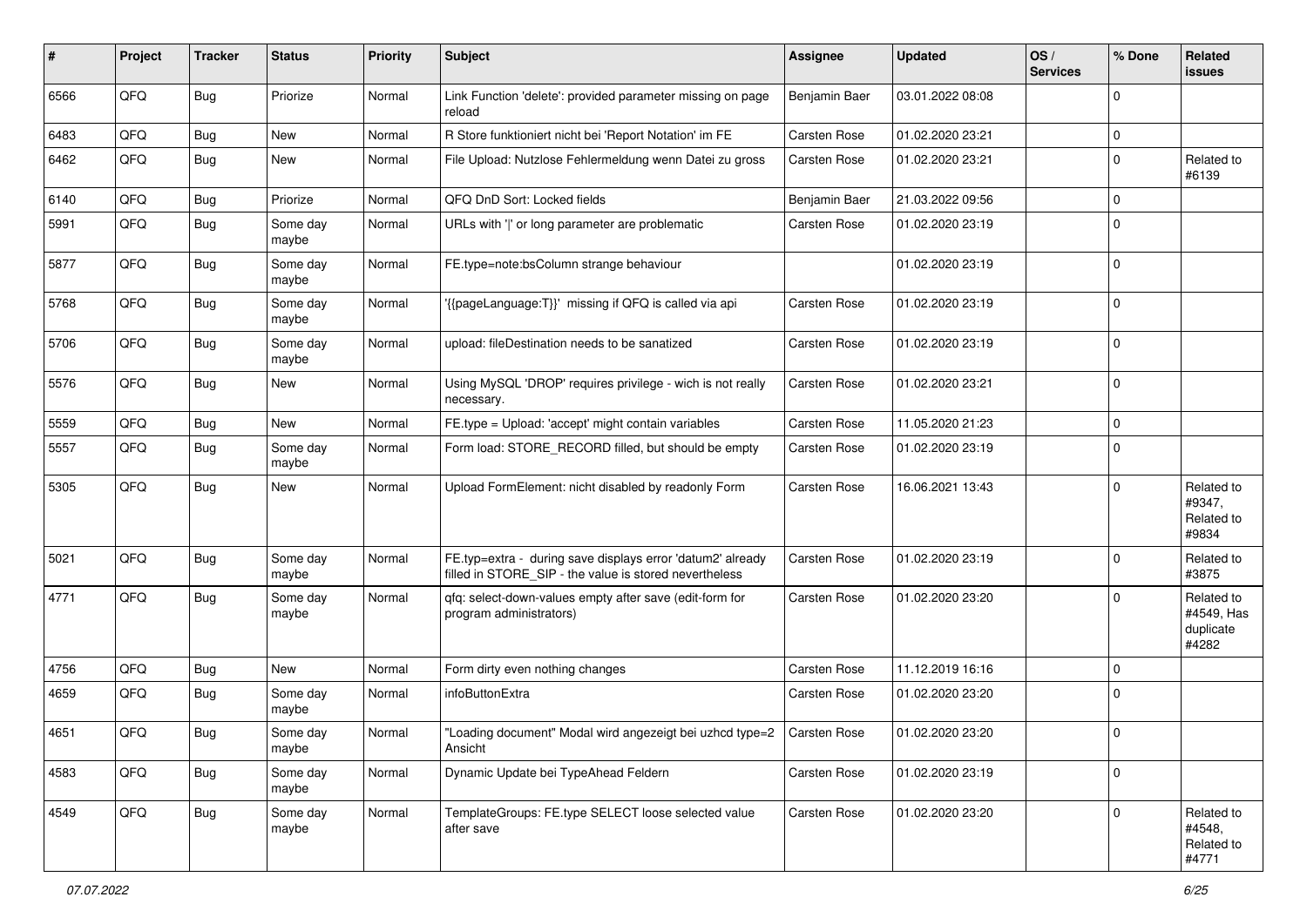| ∦    | Project | <b>Tracker</b> | <b>Status</b>     | <b>Priority</b> | <b>Subject</b>                                                                                                                                           | <b>Assignee</b>     | <b>Updated</b>   | OS/<br><b>Services</b> | % Done      | Related<br><b>issues</b> |
|------|---------|----------------|-------------------|-----------------|----------------------------------------------------------------------------------------------------------------------------------------------------------|---------------------|------------------|------------------------|-------------|--------------------------|
| 4546 | QFQ     | <b>Bug</b>     | Some day<br>maybe | Normal          | NH: SIP storage is destroyed                                                                                                                             |                     | 01.02.2020 23:20 |                        | $\Omega$    |                          |
| 4528 | QFQ     | Bug            | Some day<br>maybe | Normal          | extraButtonLock mit SQLAhead Bug                                                                                                                         | <b>Carsten Rose</b> | 01.02.2020 23:19 |                        | $\mathbf 0$ |                          |
| 4457 | QFQ     | <b>Bug</b>     | Priorize          | Normal          | typeahead: pressing return to select an item, saves the form<br>and closes the form.                                                                     | Benjamin Baer       | 03.01.2022 08:01 |                        | $\Omega$    | Related to<br>#4398      |
| 4454 | QFQ     | <b>Bug</b>     | Some day<br>maybe | Normal          | Required Elements: multiple elements in a row - whole row<br>marked if only one input is empty.                                                          | Benjamin Baer       | 01.02.2020 23:20 |                        | $\mathbf 0$ |                          |
| 4441 | QFQ     | <b>Bug</b>     | Some day<br>maybe | Normal          | \$_SERVER Vars sollten nur aus dem Store genommen<br>werden - Code entsprechend anpassen.                                                                |                     | 11.12.2019 16:02 |                        | $\mathbf 0$ |                          |
| 4398 | QFQ     | <b>Bug</b>     | Some day<br>maybe | Normal          | Typeahead: mouse click in a prefilled input opens a single<br>item dropdown with the current value - click on it seems to<br>set the value, not the key. | Benjamin Baer       | 01.02.2020 23:20 |                        | $\Omega$    | Related to<br>#4457      |
| 4328 | QFQ     | <b>Bug</b>     | Some day<br>maybe | Normal          | Error Message: Show FE name/number on problems in FE                                                                                                     | Carsten Rose        | 01.02.2020 23:20 |                        | $\mathbf 0$ |                          |
| 4293 | QFQ     | <b>Bug</b>     | Some day<br>maybe | Normal          | Download broken if token 'd:' is missing - but no error<br>message                                                                                       | Carsten Rose        | 11.12.2019 16:03 |                        | $\Omega$    | Related to<br>#7514      |
| 4138 | QFQ     | Bug            | Some day<br>maybe | Normal          | style fehlt                                                                                                                                              |                     | 11.12.2019 16:03 |                        | $\mathbf 0$ |                          |
| 4122 | QFQ     | <b>Bug</b>     | Some day<br>maybe | Normal          | file: Render Mode hat keinen Effekt                                                                                                                      |                     | 11.12.2019 16:03 |                        | $\mathbf 0$ |                          |
| 4092 | QFQ     | <b>Bug</b>     | Some day<br>maybe | Normal          | 1) Logging verbessern wann welches FE warum ausgefuehrt   Carsten Rose<br>wird, 2) Documentation: Best Practice Template Group                           |                     | 01.02.2020 23:19 |                        | $\Omega$    | Related to<br>#3504      |
| 4008 | QFQ     | <b>Bug</b>     | Some day<br>maybe | Normal          | FormElemen.type=sendmail: wrong 'TO' if 'real<br>name <rea@mail.to>' is used</rea@mail.to>                                                               | Carsten Rose        | 11.12.2019 16:03 |                        | $\mathbf 0$ |                          |
| 3895 | QFQ     | <b>Bug</b>     | Some day<br>maybe | Normal          | typeahead pedantic: on lehrkredit Idap webpass - if only one<br>person is in dropdown, such person can't be selected                                     | Carsten Rose        | 11.12.2019 16:03 |                        | $\Omega$    |                          |
| 3882 | QFQ     | <b>Bug</b>     | Some day<br>maybe | Normal          | templateGroup: disable 'add' if limit is reached - funktioniert<br>nicht wenn bereits records existierten                                                | Carsten Rose        | 11.12.2019 16:03 |                        | $\mathsf 0$ |                          |
| 3811 | QFQ     | <b>Bug</b>     | Some day<br>maybe | Normal          | Dynamic Update: extraButtonInfo - Text aktualisieren                                                                                                     | Carsten Rose        | 11.12.2019 16:03 |                        | $\mathbf 0$ | Related to<br>#11517     |
| 3782 | QFQ     | <b>Bug</b>     | Priorize          | Normal          | Bei fehlerhafter Eingabe (z.B. Datum) sollte das erwartete<br>Format angezeigt werden                                                                    | Carsten Rose        | 01.02.2020 10:13 |                        | $\Omega$    |                          |
| 3750 | QFQ     | Bug            | Some day<br>maybe | Normal          | FE in a row: if one violates check, all are red                                                                                                          | Carsten Rose        | 11.12.2019 16:03 |                        | $\Omega$    |                          |
| 3682 | QFQ     | <b>Bug</b>     | Some day<br>maybe | Normal          | Dynamic update: Radio buttons                                                                                                                            | Carsten Rose        | 11.12.2019 16:02 |                        | $\Omega$    |                          |
| 3613 | QFQ     | <b>Bug</b>     | Some day<br>maybe | Normal          | note /note unchecked -> note div (col-md) wird weiterhin<br>gerendert                                                                                    | Elias Villiger      | 01.02.2020 23:19 |                        | 100         |                          |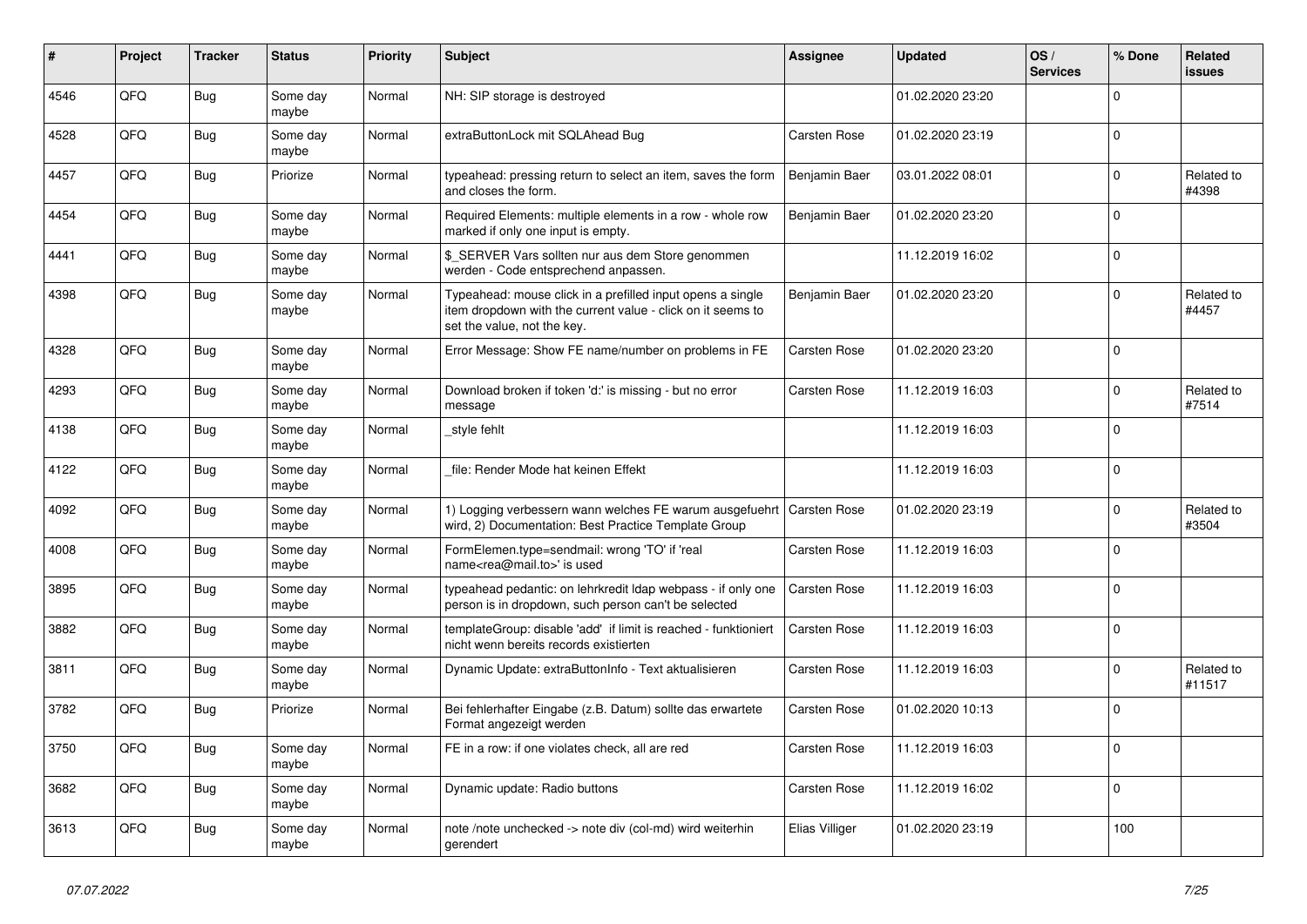| #     | Project | <b>Tracker</b> | <b>Status</b>     | <b>Priority</b> | <b>Subject</b>                                                                                                                | <b>Assignee</b> | <b>Updated</b>   | OS/<br><b>Services</b> | % Done      | Related<br><b>issues</b> |
|-------|---------|----------------|-------------------|-----------------|-------------------------------------------------------------------------------------------------------------------------------|-----------------|------------------|------------------------|-------------|--------------------------|
| 3588  | QFQ     | Bug            | Some day<br>maybe | Normal          | templateGroup: versteckte Elemente werden weiterhin<br>gespeichert.                                                           | Carsten Rose    | 11.12.2019 16:02 |                        | $\mathbf 0$ |                          |
| 3547  | QFQ     | Bug            | New               | Normal          | FE of type 'note' causes writing of empty fields.                                                                             | Carsten Rose    | 01.02.2020 23:21 |                        | $\mathbf 0$ |                          |
| 3349  | QFQ     | Bug            | Some day<br>maybe | Normal          | config.qfq.ini: a) vertraegt keine '=' im Value (z.B. Passwort),<br>b) Values sollten in ticks einschliessbar sein (spaces, ) | Carsten Rose    | 11.12.2019 16:02 |                        | $\Omega$    |                          |
| 3130  | QFQ     | Bug            | Some day<br>maybe | Normal          | Debug Info's nicht korrekt nach 'New > Save'.                                                                                 | Carsten Rose    | 11.12.2019 16:03 |                        | $\mathbf 0$ | Related to<br>#3253      |
| 2665  | QFQ     | Bug            | Priorize          | Normal          | Dynamic Update funktioniert nicht, wenn beim<br>entsprechenden FormElement eine size angegeben ist.                           | Benjamin Baer   | 03.01.2022 08:12 |                        | 30          |                          |
| 2643  | QFQ     | Bug            | Some day<br>maybe | Normal          | Zend / PHP Webinars anschauen                                                                                                 | Carsten Rose    | 01.02.2020 15:56 |                        | $\mathbf 0$ |                          |
| 2063  | QFQ     | Bug            | Some day<br>maybe | Normal          | Pills auf 'inaktiv' setzen falls keine Element auf dem Pill<br>sichtbar sind.                                                 | Benjamin Baer   | 11.12.2019 16:03 |                        | $\mathbf 0$ | Related to<br>#3752      |
| 13716 | QFQ     | Bug            | New               | High            | Firefox ask to store username/password                                                                                        | Enis Nuredini   | 30.05.2022 09:31 |                        | $\mathbf 0$ | Related to<br>#13827     |
| 12974 | QFQ     | Bug            | <b>New</b>        | High            | Sanitize Queries in Action-Elements                                                                                           | Carsten Rose    | 07.12.2021 17:19 |                        | $\mathbf 0$ |                          |
| 12702 | QFQ     | Bug            | New               | High            | templateGroup: broken in multiDb Setup                                                                                        | Carsten Rose    | 14.12.2021 16:02 |                        | $\Omega$    |                          |
| 12670 | QFQ     | Bug            | <b>New</b>        | High            | Dropdown-Menu classes können nicht mehr angegeben<br>werden                                                                   | Carsten Rose    | 07.12.2021 17:19 |                        | $\mathbf 0$ |                          |
| 12513 | QFQ     | Bug            | <b>New</b>        | High            | Implement server side check of maxlength                                                                                      | Carsten Rose    | 07.12.2021 17:19 |                        | $\mathbf 0$ |                          |
| 12508 | QFQ     | <b>Bug</b>     | In Progress       | High            | gfg Form: sendMail                                                                                                            | Karin Niffeler  | 19.03.2022 17:48 |                        | $\mathbf 0$ |                          |
| 12463 | QFQ     | Bug            | ToDo              | High            | QFQ Function: 'function' and 'sql' on same level - output of<br>sal is shown two times.                                       | Carsten Rose    | 15.12.2021 16:31 |                        | $\Omega$    |                          |
| 12395 | QFQ     | Bug            | ToDo              | High            | QFQ Function: Result two times shown                                                                                          | Carsten Rose    | 18.02.2022 08:59 |                        | $\mathbf 0$ |                          |
| 12066 | QFQ     | Bug            | <b>New</b>        | High            | enterAsSubmit: Forward wird nicht ausgeführt                                                                                  | Enis Nuredini   | 29.05.2022 09:23 |                        | $\mathbf 0$ |                          |
| 11630 | QFQ     | Bug            | Feedback          | High            | Bitte check ob CALL() in 20.11.0 noch so funktioniert wie in<br>20.4.1                                                        | Enis Nuredini   | 28.05.2022 13:45 |                        | $\Omega$    | Related to<br>#11325     |
| 11237 | QFQ     | Bug            | <b>New</b>        | High            | Radiobutton / parameter.buttonClass= btn-default - kein dirty<br>Trigger                                                      | Benjamin Baer   | 03.05.2021 21:12 |                        | $\Omega$    | Related to<br>#10766     |
| 11057 | QFQ     | Bug            | New               | High            | Checkboxes ohne span.checkmark im Report werden<br>ausgeblendet                                                               | Benjamin Baer   | 03.05.2021 21:12 |                        | $\mathbf 0$ | Related to<br>#11039     |
| 10766 | QFQ     | Bug            | New               | High            | Radiobutton / parameter.buttonClass=btn-default: dynamic<br>update                                                            |                 | 03.05.2021 21:12 |                        | 0           | Related to<br>#11237     |
| 10640 | QFQ     | <b>Bug</b>     | New               | High            | TypeAhead Tag: FE editierbar trotz readOnly                                                                                   | Carsten Rose    | 03.05.2021 21:12 |                        | $\mathbf 0$ | Related to<br>#7795      |
| 10508 | QFQ     | Bug            | New               | High            | Multi Form broken on Multi DB Instance                                                                                        | Carsten Rose    | 03.05.2021 21:12 |                        | $\mathbf 0$ |                          |
| 10506 | QFQ     | <b>Bug</b>     | New               | High            | Template Group broken on MultiDB instance                                                                                     | Carsten Rose    | 03.05.2021 21:12 |                        | $\mathbf 0$ | Related to<br>#10505     |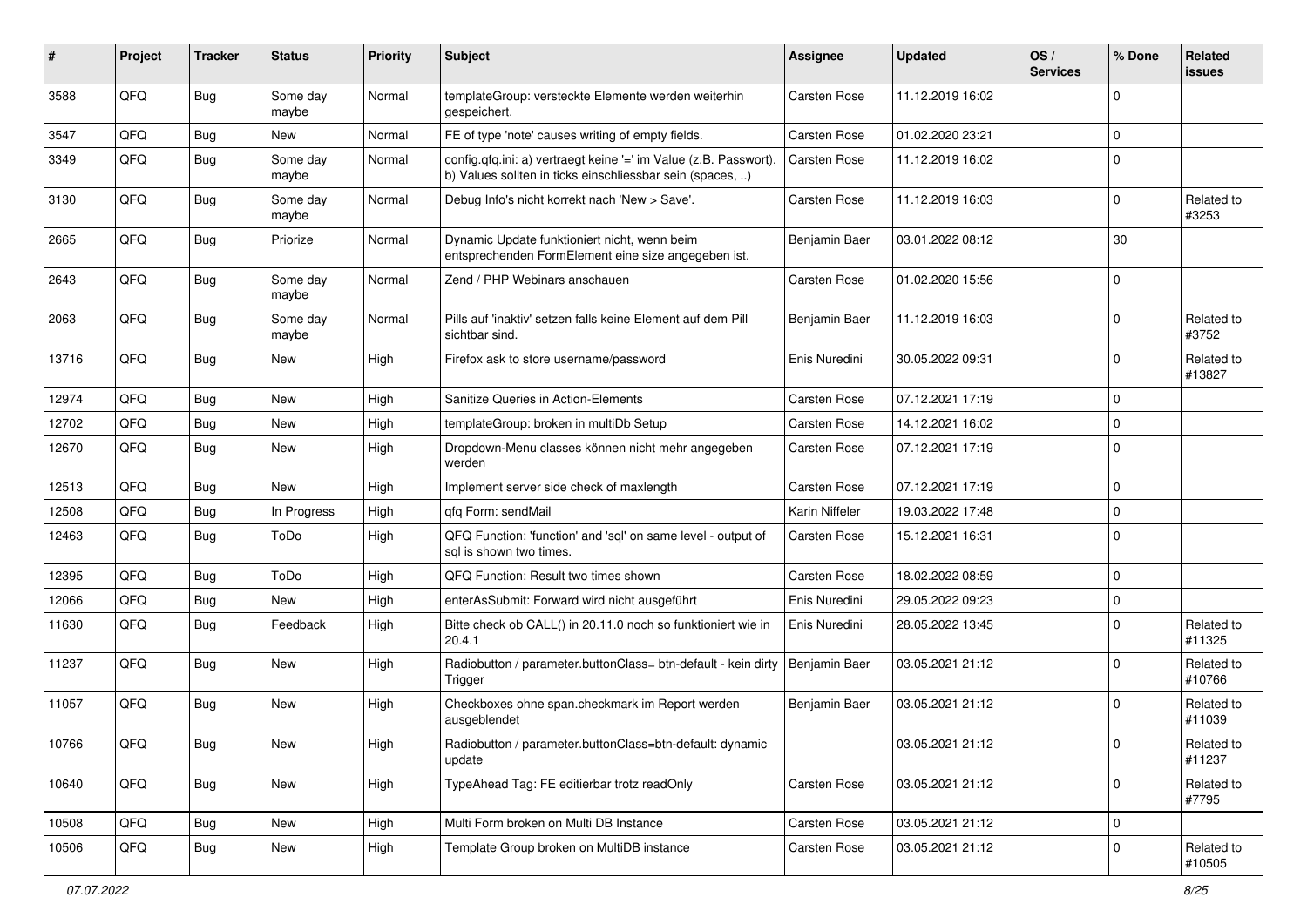| #     | Project | <b>Tracker</b> | <b>Status</b>     | <b>Priority</b> | Subject                                                                                                | <b>Assignee</b> | <b>Updated</b>   | OS/<br><b>Services</b> | % Done      | <b>Related</b><br><b>issues</b>                                      |
|-------|---------|----------------|-------------------|-----------------|--------------------------------------------------------------------------------------------------------|-----------------|------------------|------------------------|-------------|----------------------------------------------------------------------|
| 10081 | QFQ     | <b>Bug</b>     | New               | High            | Stale record lock after 'forbidden' character                                                          | Carsten Rose    | 03.05.2021 21:12 |                        | $\mathbf 0$ | Related to<br>#10082,<br>Related to<br>#9789                         |
| 9789  | QFQ     | Bug            | In Progress       | High            | Record Lock: release to early on 'leave page'                                                          | Carsten Rose    | 10.01.2022 09:25 |                        | 100         | Related to<br>#10081,<br>Related to<br>#9173,<br>Related to<br>#8702 |
| 9531  | QFQ     | Bug            | New               | High            | FE File: Dynamic Update / modeSql / required detected even<br>it not set                               | Carsten Rose    | 11.06.2021 20:32 |                        | $\mathbf 0$ | Related to<br>#12398                                                 |
| 9347  | QFQ     | <b>Bug</b>     | New               | High            | FE.type=upload with dynamic show/hidden: required not<br>detected                                      | Carsten Rose    | 12.06.2021 10:40 |                        | $\mathbf 0$ | Related to<br>#5305,<br>Related to<br>#12398                         |
| 9121  | QFQ     | Bug            | Priorize          | High            | sip links have r and __dbIndexData set                                                                 | Carsten Rose    | 12.06.2021 10:41 |                        | $\mathbf 0$ |                                                                      |
| 8891  | QFQ     | <b>Bug</b>     | New               | High            | formSubmitLog: do not log passwords                                                                    | Enis Nuredini   | 25.03.2022 09:06 |                        | $\mathbf 0$ |                                                                      |
| 8668  | QFQ     | <b>Bug</b>     | New               | High            | Pill disabled: dyamic mode 'hidden' not respected - FE is still<br>required                            | Carsten Rose    | 03.05.2021 21:14 |                        | $\Omega$    |                                                                      |
| 8431  | QFQ     | Bug            | New               | High            | autocron.php with wrong path                                                                           | Carsten Rose    | 03.05.2021 21:14 |                        | $\pmb{0}$   |                                                                      |
| 8083  | QFQ     | <b>Bug</b>     | New               | High            | FormEditor: primary table list does not respect<br>'indexDb={{indexData:Y}}'                           | Carsten Rose    | 03.05.2021 21:14 |                        | $\Omega$    | Has<br>duplicate<br>#6678                                            |
| 7899  | QFQ     | Bug            | New               | High            | Fe.type=password / retype / required: always complain<br>about missing value                           | Carsten Rose    | 03.05.2021 21:14 |                        | $\mathbf 0$ |                                                                      |
| 7650  | QFQ     | Bug            | New               | High            | Optional do not show 'required' sign on FormElement                                                    | Carsten Rose    | 03.05.2021 21:14 |                        | $\mathbf 0$ |                                                                      |
| 6116  | QFQ     | Bug            | Priorize          | High            | value of checkbox not saved                                                                            | Carsten Rose    | 07.12.2021 17:19 |                        | $\mathbf 0$ |                                                                      |
| 5459  | QFQ     | <b>Bug</b>     | <b>New</b>        | High            | Multi DB: spread system tables between 'QFQ' and<br>'Data'-DB                                          | Carsten Rose    | 03.05.2021 21:14 |                        | $\mathbf 0$ | Related to<br>#4720                                                  |
| 5221  | QFQ     | Bug            | New               | High            | Download Dialog: Bleibt stehen in FF wenn Datei<br>automatisch gespeichert wird.                       | Carsten Rose    | 03.05.2021 21:14 |                        | $\mathbf 0$ |                                                                      |
| 4279  | QFQ     | Bug            | Some day<br>maybe | High            | config.linkVars lost                                                                                   | Carsten Rose    | 03.05.2021 21:14 |                        | $\mathbf 0$ |                                                                      |
| 3570  | QFQ     | Bug            | Some day<br>maybe | High            | Formular mit prmitnew permitEdit=Always wird nicht<br>aufgerufen (ist leer)                            | Carsten Rose    | 03.05.2021 21:14 |                        | $\pmb{0}$   |                                                                      |
| 3109  | QFQ     | Bug            | Some day<br>maybe | High            | RealUrl: Links werden nicht korrekt gerendert                                                          | Carsten Rose    | 03.05.2021 21:14 |                        | $\mathbf 0$ |                                                                      |
| 3061  | QFQ     | <b>Bug</b>     | Some day<br>maybe | High            | winstitute: mysql connection durcheinander - nmhp17<br>(ag7)/QFQ arbeitet mit DB/Tabellen von biostat. | Carsten Rose    | 03.05.2021 21:14 |                        | $\pmb{0}$   |                                                                      |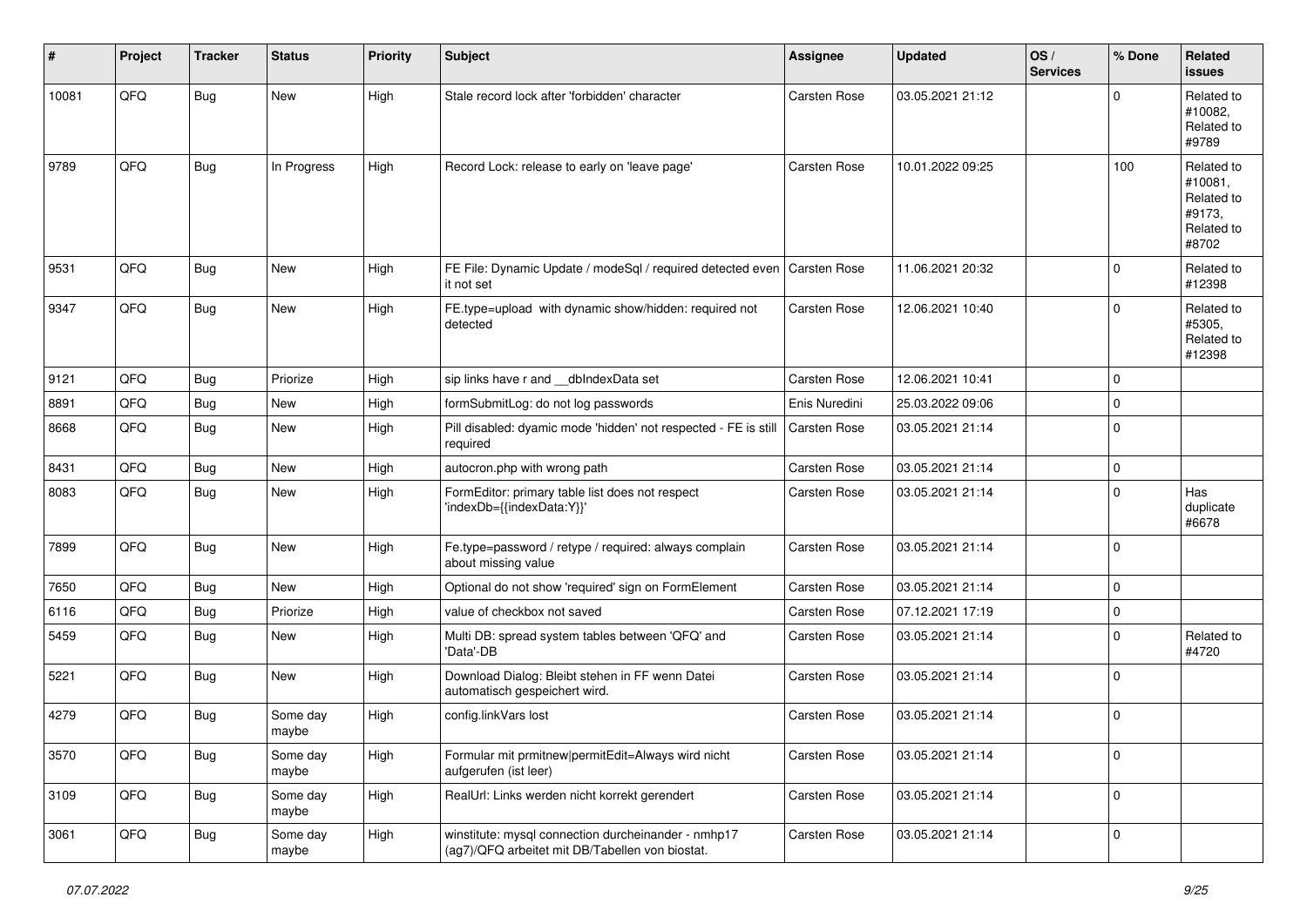| #     | Project | <b>Tracker</b> | <b>Status</b>     | <b>Priority</b> | <b>Subject</b>                                            | <b>Assignee</b>     | <b>Updated</b>   | OS/<br><b>Services</b> | % Done      | Related<br>issues                                                                                                                                                     |
|-------|---------|----------------|-------------------|-----------------|-----------------------------------------------------------|---------------------|------------------|------------------------|-------------|-----------------------------------------------------------------------------------------------------------------------------------------------------------------------|
| 12545 | QFQ     | <b>Bug</b>     | New               | Urgent          | sql.log not created / updated                             | Carsten Rose        | 14.12.2021 16:02 |                        | $\mathbf 0$ |                                                                                                                                                                       |
| 12468 | QFQ     | <b>Bug</b>     | New               | Urgent          | Form: update Form.title after save                        | <b>Carsten Rose</b> | 03.05.2021 21:12 |                        | 0           |                                                                                                                                                                       |
| 9534  | QFQ     | Bug            | Priorize          | Urgent          | FE.type=upload: 'Unknown Mode: ID"                        | Carsten Rose        | 03.05.2021 21:14 |                        | 0           | Related to<br>#9532                                                                                                                                                   |
| 9173  | QFQ     | <b>Bug</b>     | Priorize          | Urgent          | Stale Record Lock: Firefox                                | Carsten Rose        | 03.05.2021 21:14 |                        | $\Omega$    | Related to<br>#9789                                                                                                                                                   |
| 3567  | QFQ     | Feature        | Some day<br>maybe | Low             | 'Save', 'Close', 'New' als FormElement                    |                     | 11.12.2019 16:02 |                        | $\mathbf 0$ |                                                                                                                                                                       |
| 3537  | QFQ     | Feature        | Some day<br>maybe | Low             | SHOW COLUMNS FROM tableName - Extend '{{!'<br>definition  | <b>Carsten Rose</b> | 11.12.2019 16:02 |                        | 0           |                                                                                                                                                                       |
| 3273  | QFQ     | Feature        | Some day<br>maybe | Low             | Dirty Flag in Form                                        | <b>Carsten Rose</b> | 11.12.2019 16:02 |                        | 0           |                                                                                                                                                                       |
| 14376 | QFQ     | Feature        | New               | Normal          | QFQ Bootstrap: if missing, create stored procedures       | Enis Nuredini       | 19.06.2022 16:37 |                        | $\mathbf 0$ |                                                                                                                                                                       |
| 14371 | QFQ     | Feature        | Priorize          | Normal          | <b>LDAP via REPORT</b>                                    | Carsten Rose        | 19.06.2022 16:37 |                        | 0           |                                                                                                                                                                       |
| 14320 | QFQ     | Feature        | In Progress       | Normal          | Allow specific HTML Tags and Attributes: general, TinyMCE | Enis Nuredini       | 04.07.2022 14:09 |                        | $\mathbf 0$ | Related to<br>#12664.<br>Related to<br>#12039,<br>Related to<br>#11702,<br>Related to<br>#7239,<br>Related to<br>#3708,<br>Related to<br>#3646,<br>Related to<br>#880 |
| 14290 | QFQ     | Feature        | Priorize          | Normal          | FormEditor: Show Table Definition                         | Carsten Rose        | 19.06.2022 16:37 |                        | 0           |                                                                                                                                                                       |
| 14227 | QFQ     | Feature        | New               | Normal          | Selenium Konkurrenz: cypress.io                           | Enis Nuredini       | 28.05.2022 11:02 |                        | 0           |                                                                                                                                                                       |
| 14185 | QFQ     | Feature        | New               | Normal          | External/Autocron.php - better suitable directory         | Support: System     | 28.05.2022 11:03 |                        | $\mathbf 0$ |                                                                                                                                                                       |
| 14090 | QFQ     | Feature        | New               | Normal          | Nützliche _script funktionen                              | <b>Carsten Rose</b> | 28.05.2022 11:03 |                        | 0           |                                                                                                                                                                       |
| 14028 | QFQ     | Feature        | New               | Normal          | Required notification: visual nicer                       | Enis Nuredini       | 28.05.2022 11:01 |                        | 0           |                                                                                                                                                                       |
| 13945 | QFQ     | Feature        | New               | Normal          | As _link: content before/after link                       | Enis Nuredini       | 28.05.2022 11:01 |                        | 0           | Related to<br>#12262                                                                                                                                                  |
| 13900 | QFQ     | Feature        | Priorize          | Normal          | Selenium: Check das Cookie/PDF funktioniert               | Enis Nuredini       | 25.03.2022 12:45 |                        | $\mathbf 0$ |                                                                                                                                                                       |
| 13843 | QFQ     | Feature        | New               | Normal          | Create JWT via QFQ                                        | Carsten Rose        | 19.03.2022 17:42 |                        | 0           |                                                                                                                                                                       |
| 13841 | QFQ     | Feature        | New               | Normal          | Create PDF via iText - evaluate                           | Carsten Rose        | 19.03.2022 17:42 |                        | 0           |                                                                                                                                                                       |
| 13700 | QFQ     | Feature        | New               | Normal          | Redesign qfq.io Seite                                     | Carsten Rose        | 19.03.2022 17:43 |                        | 0           |                                                                                                                                                                       |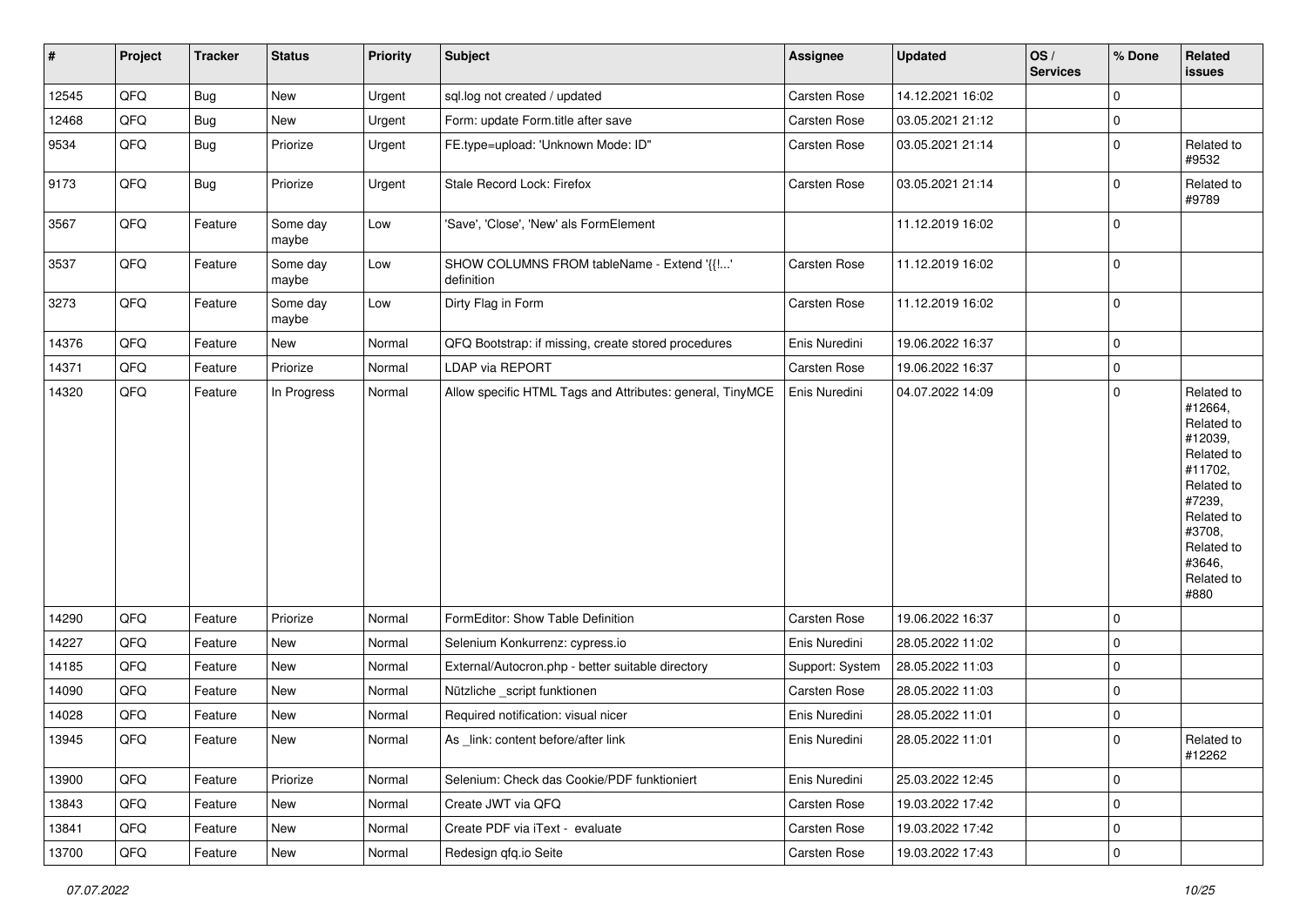| ∦     | Project | <b>Tracker</b> | <b>Status</b>              | <b>Priority</b> | Subject                                                                                     | Assignee               | <b>Updated</b>   | OS/<br><b>Services</b> | % Done              | Related<br><b>issues</b>                                              |
|-------|---------|----------------|----------------------------|-----------------|---------------------------------------------------------------------------------------------|------------------------|------------------|------------------------|---------------------|-----------------------------------------------------------------------|
| 13609 | QFQ     | Feature        | <b>New</b>                 | Normal          | QFQ Introduction: Seite aufloesen                                                           | Philipp<br>Gröbelbauer | 28.05.2022 11:02 |                        | $\mathbf 0$         |                                                                       |
| 13608 | QFQ     | Feature        | Some day<br>maybe          | Normal          | Automatic Browser Language Redirect                                                         | Enis Nuredini          | 17.06.2022 08:35 |                        | $\mathbf 0$         |                                                                       |
| 13572 | QFQ     | Feature        | Feedback                   | Normal          | Form Load: misleading error message on trying to load non<br>existent primary record        | Enis Nuredini          | 16.05.2022 23:16 |                        | 100                 |                                                                       |
| 13566 | QFQ     | Feature        | Ready to sync<br>(develop) | Normal          | Delete config-example.qfq.php file                                                          | <b>Carsten Rose</b>    | 23.12.2021 09:25 |                        | $\mathbf 0$         |                                                                       |
| 13467 | QFQ     | Feature        | New                        | Normal          | ChangeLog Generator                                                                         | <b>Carsten Rose</b>    | 19.03.2022 17:46 |                        | $\mathbf 0$         | Related to<br>#11460                                                  |
| 13354 | QFQ     | Feature        | New                        | Normal          | Using Websocket in QFQ                                                                      | Carsten Rose           | 05.07.2022 16:26 |                        | $\mathbf 0$         | Related to<br>#11076                                                  |
| 13330 | QFQ     | Feature        | In Progress                | Normal          | Multi Form: Upload                                                                          | Carsten Rose           | 07.11.2021 12:40 |                        | 50                  | Related to<br>#9706                                                   |
| 12679 | QFQ     | Feature        | <b>New</b>                 | Normal          | tablesorter: custom column width                                                            | <b>Carsten Rose</b>    | 16.06.2021 11:10 |                        | $\mathsf{O}\xspace$ |                                                                       |
| 12664 | QFQ     | Feature        | New                        | Normal          | TinyMCE: report/remove malicous HTML/JS Code                                                | Carsten Rose           | 19.03.2022 17:47 |                        | $\mathbf 0$         | Related to<br>#14320                                                  |
| 12632 | QFQ     | Feature        | New                        | Normal          | TinyMCE: Prepare CSS classes for images                                                     | Carsten Rose           | 04.06.2021 14:35 |                        | 100                 | Blocked by<br>#12186                                                  |
| 12611 | QFQ     | Feature        | Some day<br>maybe          | Normal          | Refactoring: Bootstrap with Lazy Loading                                                    | Carsten Rose           | 08.06.2022 10:37 |                        | $\mathbf 0$         | Related to<br>#12490,<br>Related to<br>#10013,<br>Related to<br>#7732 |
| 12603 | QFQ     | Feature        | New                        | Normal          | Dropdown (Select), Radio, checkbox:<br>itemListAlways={{!SELECT key, value}}                | <b>Carsten Rose</b>    | 19.03.2022 17:47 |                        | $\mathbf 0$         |                                                                       |
| 12584 | QFQ     | Feature        | Feedback                   | Normal          | T3 v10 migration script: replace alias-patterns (v11)                                       | Carsten Rose           | 28.05.2022 11:12 |                        | 100                 |                                                                       |
| 12556 | QFQ     | Feature        | New                        | Normal          | Pills Title: colored = static or dynamic on allrequiredgiven                                | Benjamin Baer          | 19.03.2022 17:49 |                        | $\mathbf 0$         |                                                                       |
| 12504 | QFQ     | Feature        | Priorize                   | Normal          | sql.log: report fe.id                                                                       | <b>Carsten Rose</b>    | 05.05.2021 22:09 |                        | $\mathbf 0$         |                                                                       |
| 12503 | QFQ     | Feature        | Priorize                   | Normal          | Detect dangerous UPDATE statement with missing WHERE                                        | Carsten Rose           | 05.05.2021 22:09 |                        | $\mathbf 0$         |                                                                       |
| 12490 | QFQ     | Feature        | New                        | Normal          | Loading Plugins in QFQ - see what tinymce does. (lazy<br>loading)                           | Benjamin Baer          | 08.06.2022 10:37 |                        | $\mathbf 0$         | Related to<br>#12611,<br>Related to<br>#10013,<br>Related to<br>#7732 |
| 12480 | QFQ     | Feature        | New                        | Normal          | If QFQ upgrade is running, block further request                                            | Carsten Rose           | 03.05.2021 20:45 |                        | $\mathbf 0$         |                                                                       |
| 12477 | QFQ     | Feature        | New                        | Normal          | Support for refactoring: Form, FormElement, diverse<br>Tabellen/Spalten, tt-content Records | Carsten Rose           | 03.05.2021 20:45 |                        | $\mathbf 0$         |                                                                       |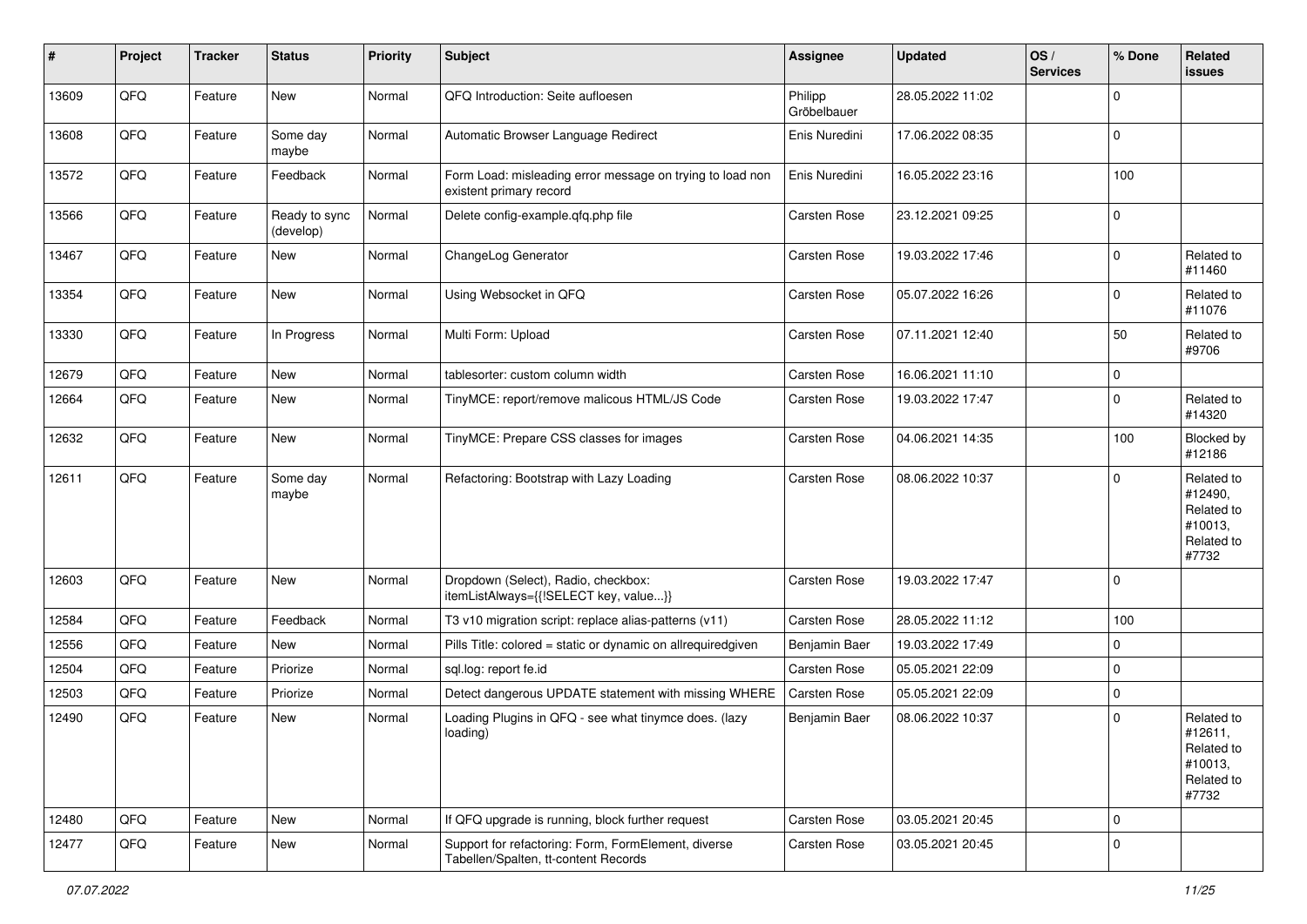| #     | Project | <b>Tracker</b> | <b>Status</b>     | <b>Priority</b> | <b>Subject</b>                                                                                                      | Assignee      | <b>Updated</b>   | OS/<br><b>Services</b> | % Done      | Related<br>issues                                                           |
|-------|---------|----------------|-------------------|-----------------|---------------------------------------------------------------------------------------------------------------------|---------------|------------------|------------------------|-------------|-----------------------------------------------------------------------------|
| 12476 | QFQ     | Feature        | <b>New</b>        | Normal          | clearMe: a) should trigger 'dirty', b) sticky on textarea resize                                                    | Benjamin Baer | 04.01.2022 08:40 |                        | $\Omega$    | Related to<br>#9528                                                         |
| 12474 | QFQ     | Feature        | New               | Normal          | Check BaseConfigURL if it is given and the the last char is '/'                                                     | Carsten Rose  | 03.05.2021 20:45 |                        | $\Omega$    |                                                                             |
| 12465 | QFQ     | Feature        | <b>New</b>        | Normal          | QFQ Function: use in FE to fill StoreRecord                                                                         | Carsten Rose  | 05.05.2021 21:58 |                        | $\Omega$    |                                                                             |
| 12452 | QFQ     | Feature        | Priorize          | Normal          | BaseURL: alsways with '/' at the end                                                                                | Carsten Rose  | 19.06.2022 13:45 |                        | $\Omega$    | Related to<br>#10782                                                        |
| 12440 | QFQ     | Feature        | In Progress       | Normal          | Typo3 V10 upgrade (durchfuehren und testen)                                                                         | Carsten Rose  | 21.03.2022 09:53 |                        | 50          | Related to<br>#12357,<br>Related to<br>#12067,<br>Related to<br>#10661      |
| 12439 | QFQ     | Feature        | In Progress       | Normal          | TinyMCE Paste from Word & Character Count/Limit                                                                     | Carsten Rose  | 05.05.2021 22:15 |                        | 0           |                                                                             |
| 12413 | QFQ     | Feature        | New               | Normal          | STORE_TYPO3: enhance for {{be_users.email:T}},<br>{{fe_users.email:T}}                                              | Carsten Rose  | 03.05.2021 20:45 |                        | $\Omega$    | Related to<br>#12412,<br>Related to<br>#10012                               |
| 12412 | QFQ     | Feature        | New               | Normal          | Action/Escape qualifier 'e' (empty), '0': if given, an empty<br>string (or '0') will be treated as 'not found'      | Carsten Rose  | 08.05.2021 09:40 |                        | $\Omega$    | Related to<br>#12413,<br>Related to<br>#10012                               |
| 12400 | QFQ     | Feature        | New               | Normal          | Tutorial ist in QFQ Doku, Wird in der Suche gefunden, es<br>gibt aber kein Menupunkt - Inhalt ueberpruefen          | Carsten Rose  | 03.05.2021 20:45 |                        | $\Omega$    |                                                                             |
| 12337 | QFQ     | Feature        | Some day<br>maybe | Normal          | Database.php: better caching                                                                                        | Carsten Rose  | 16.09.2021 15:10 |                        | $\Omega$    |                                                                             |
| 12330 | QFQ     | Feature        | New               | Normal          | Copy to input field / text area / TinyMCE                                                                           | Carsten Rose  | 07.04.2021 09:01 |                        | $\mathbf 0$ |                                                                             |
| 12315 | QFQ     | Feature        | Some day<br>maybe | Normal          | Form History (Diffs) / Backups                                                                                      | Carsten Rose  | 16.09.2021 15:10 |                        | $\mathbf 0$ |                                                                             |
| 12269 | QFQ     | Feature        | <b>New</b>        | Normal          | 2FA - Login                                                                                                         | Carsten Rose  | 03.05.2021 20:45 |                        | $\mathbf 0$ |                                                                             |
| 12262 | QFQ     | Feature        | ToDo              | Normal          | Form buttons on top: more customable                                                                                | Enis Nuredini | 17.06.2022 10:44 |                        | $\Omega$    | Related to<br>#13945, Has<br>duplicate<br>#4046, Has<br>duplicate<br>#10080 |
| 12163 | QFQ     | Feature        | New               | Normal          | Checkbox: table wrap                                                                                                | Carsten Rose  | 03.05.2021 20:51 |                        | $\mathbf 0$ |                                                                             |
| 12162 | QFQ     | Feature        | New               | Normal          | FE.type=sendmail: personalized mailing (several mails) via<br>template                                              | Carsten Rose  | 03.05.2021 20:45 |                        | $\mathbf 0$ |                                                                             |
| 12156 | QFQ     | Feature        | New               | Normal          | Form: Optional disable 'leave page'                                                                                 |               | 03.05.2021 20:45 |                        | $\mathbf 0$ |                                                                             |
| 12146 | QFQ     | Feature        | New               | Normal          | Autocron Job: Anzeigen wann der naechste Job ausgefuehrt   Carsten Rose<br>wird, resp das er nicht ausgefuehrt wird |               | 15.03.2021 15:23 |                        | $\mathbf 0$ |                                                                             |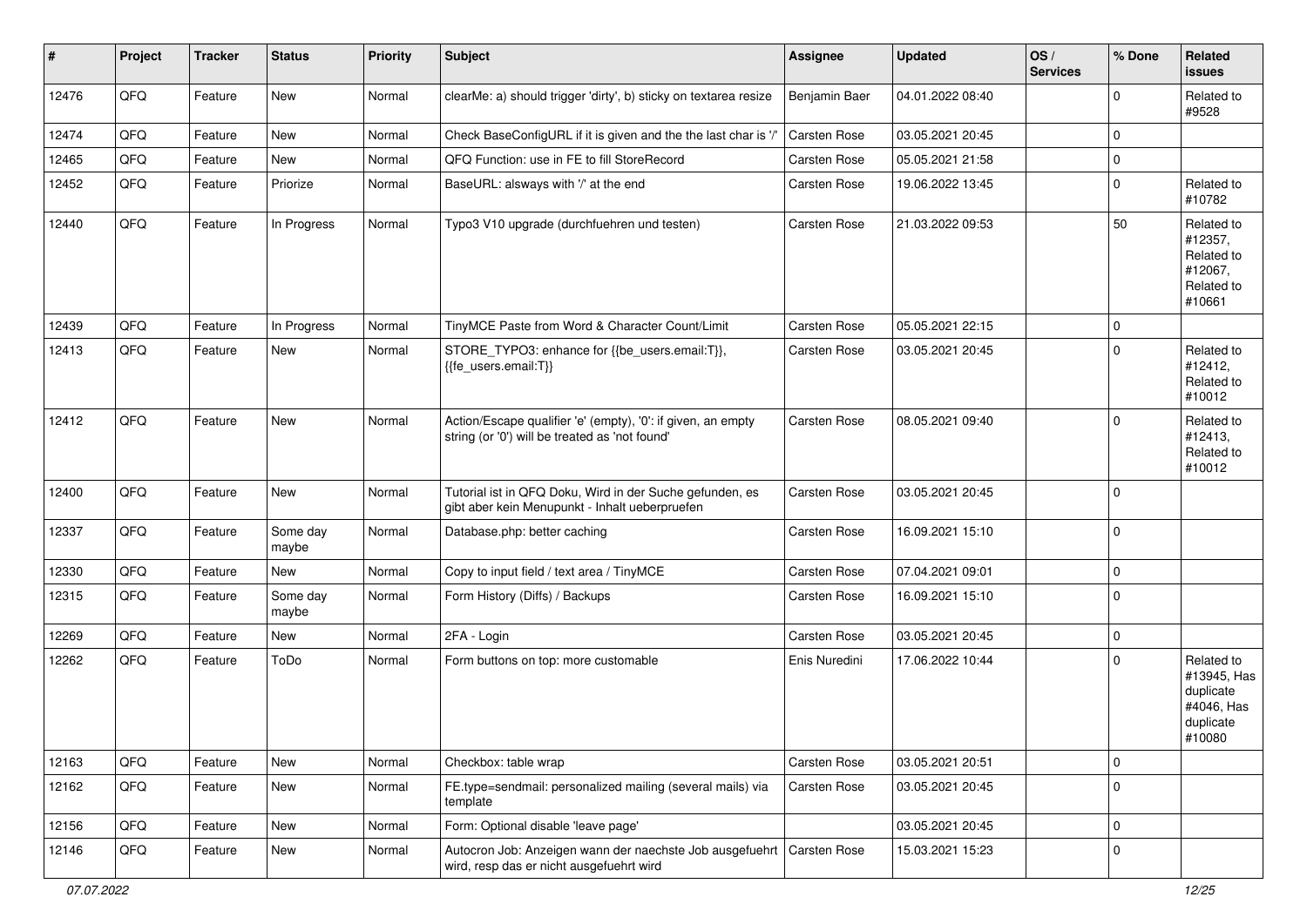| #     | Project | <b>Tracker</b> | <b>Status</b>     | <b>Priority</b> | Subject                                                                                              | Assignee                                               | <b>Updated</b>      | OS/<br><b>Services</b> | % Done      | Related<br><b>issues</b>                     |                      |
|-------|---------|----------------|-------------------|-----------------|------------------------------------------------------------------------------------------------------|--------------------------------------------------------|---------------------|------------------------|-------------|----------------------------------------------|----------------------|
| 12135 | QFQ     | Feature        | <b>New</b>        | Normal          | Subrecord: Notiz                                                                                     |                                                        | 24.04.2021 16:58    |                        | $\Omega$    |                                              |                      |
| 12119 | QFQ     | Feature        | New               | Normal          | AS paged: error message missing if there ist no 'r' argument.                                        | Carsten Rose                                           | 03.05.2021 20:51    |                        | $\mathbf 0$ |                                              |                      |
| 12109 | QFQ     | Feature        | New               | Normal          | Donwload Link: Plain, SIP, Persistent Link, Peristent SIP -<br>new notation                          | <b>Carsten Rose</b>                                    | 03.05.2021 20:45    |                        | $\mathbf 0$ | Related to<br>#12085                         |                      |
| 12039 | QFQ     | Feature        | New               | Normal          | Missing htmlSpecialChar() in pre processing on form submit                                           |                                                        | 18.02.2021 00:09    |                        | $\mathbf 0$ | Related to<br>#14320                         |                      |
| 12038 | QFQ     | Feature        | <b>New</b>        | Normal          | a) STORE_VAR: filenameOnlyStripUniq, b) SP:<br>QSTRIPUNIQ()                                          |                                                        | 17.02.2021 23:55    |                        | $\mathbf 0$ |                                              |                      |
| 12024 | QFQ     | Feature        | New               | Normal          | Excel Export: text columns by default decode<br>htmlspeciachar()                                     | Carsten Rose                                           | 17.02.2021 23:55    |                        | $\mathbf 0$ | Related to<br>#12022                         |                      |
| 12023 | QFQ     | Feature        | <b>New</b>        | Normal          | MySQL Stored Precdure: QDECODESPECIALCHAR()                                                          | Carsten Rose                                           | 16.02.2021 11:16    |                        | $\mathbf 0$ | Related to<br>#12022                         |                      |
| 11980 | QFQ     | Feature        | In Progress       | Normal          | protected verzeichnis MUSS geschützt werden                                                          | Carsten Rose                                           | 07.09.2021 13:30    |                        | $\mathbf 0$ |                                              |                      |
| 11955 | QFQ     | Feature        | New               | Normal          | subrecord: new title option to set <th> attributes - e.g. to<br/>customize tablesorter options.</th> | attributes - e.g. to<br>customize tablesorter options. | <b>Carsten Rose</b> | 03.05.2021 20:47       |             | $\mathbf 0$                                  | Related to<br>#11775 |
| 11892 | QFQ     | Feature        | <b>New</b>        | Normal          | tablesorter: columns with links are hard to order - new<br>qualifier 'Y: <ord>'</ord>                | Enis Nuredini                                          | 23.03.2022 09:22    |                        | $\mathbf 0$ |                                              |                      |
| 11775 | QFQ     | Feature        | New               | Normal          | Subrecord Tooltip pro Feld                                                                           | Carsten Rose                                           | 18.12.2020 15:22    |                        | $\mathbf 0$ | Related to<br>#11955                         |                      |
| 11747 | QFQ     | Feature        | New               | Normal          | Maintenance Page with Redirect                                                                       | <b>Carsten Rose</b>                                    | 03.05.2021 20:47    |                        | $\mathbf 0$ | Related to<br>#11741                         |                      |
| 11716 | QFQ     | Feature        | <b>New</b>        | Normal          | Form an beliebiger Stelle im Report anzeigen                                                         |                                                        | 09.12.2020 09:47    |                        | $\mathbf 0$ |                                              |                      |
| 11702 | QFQ     | Feature        | <b>New</b>        | Normal          | HTML Special Char makes no sense for 'allbut' if '&' is<br>forbidden                                 | Carsten Rose                                           | 07.12.2021 16:35    |                        | $\Omega$    | Related to<br>#5112,<br>Related to<br>#14320 |                      |
| 11535 | QFQ     | Feature        | New               | Normal          | Ability to create SQL columns in frontend QFQ forms                                                  |                                                        | 17.11.2020 12:11    |                        | $\mathbf 0$ |                                              |                      |
| 11534 | QFQ     | Feature        | New               | Normal          | Report: Action on selected rows - Table batchprocessing<br>feature                                   |                                                        | 18.11.2020 08:15    |                        | $\Omega$    |                                              |                      |
| 11523 | QFQ     | Feature        | <b>New</b>        | Normal          | Mit dynamic Update erkennen, ob Upload gemacht wurde                                                 | Carsten Rose                                           | 13.11.2020 15:07    |                        | $\mathbf 0$ | Related to<br>#9533                          |                      |
| 11516 | QFQ     | Feature        | New               | Normal          | Multi Page Form (Previous/Next Buttons)                                                              | <b>Carsten Rose</b>                                    | 16.03.2021 17:52    |                        | $\mathbf 0$ |                                              |                      |
| 11504 | QFQ     | Feature        | New               | Normal          | Dynamic Update: Button text update for 'Save',' Close' &<br>'Delete'                                 | Carsten Rose                                           | 12.11.2020 23:44    |                        | $\mathbf 0$ |                                              |                      |
| 11460 | QFQ     | Feature        | New               | Normal          | Easier creation of changelog: gitchangelog                                                           | Carsten Rose                                           | 12.06.2021 10:20    |                        | $\mathbf 0$ | Related to<br>#13467                         |                      |
| 11323 | QFQ     | Feature        | Some day<br>maybe | Normal          | Report Frontend Editor Modal + Codemirror                                                            | Carsten Rose                                           | 16.09.2021 15:10    |                        | 0           | Related to<br>#11036                         |                      |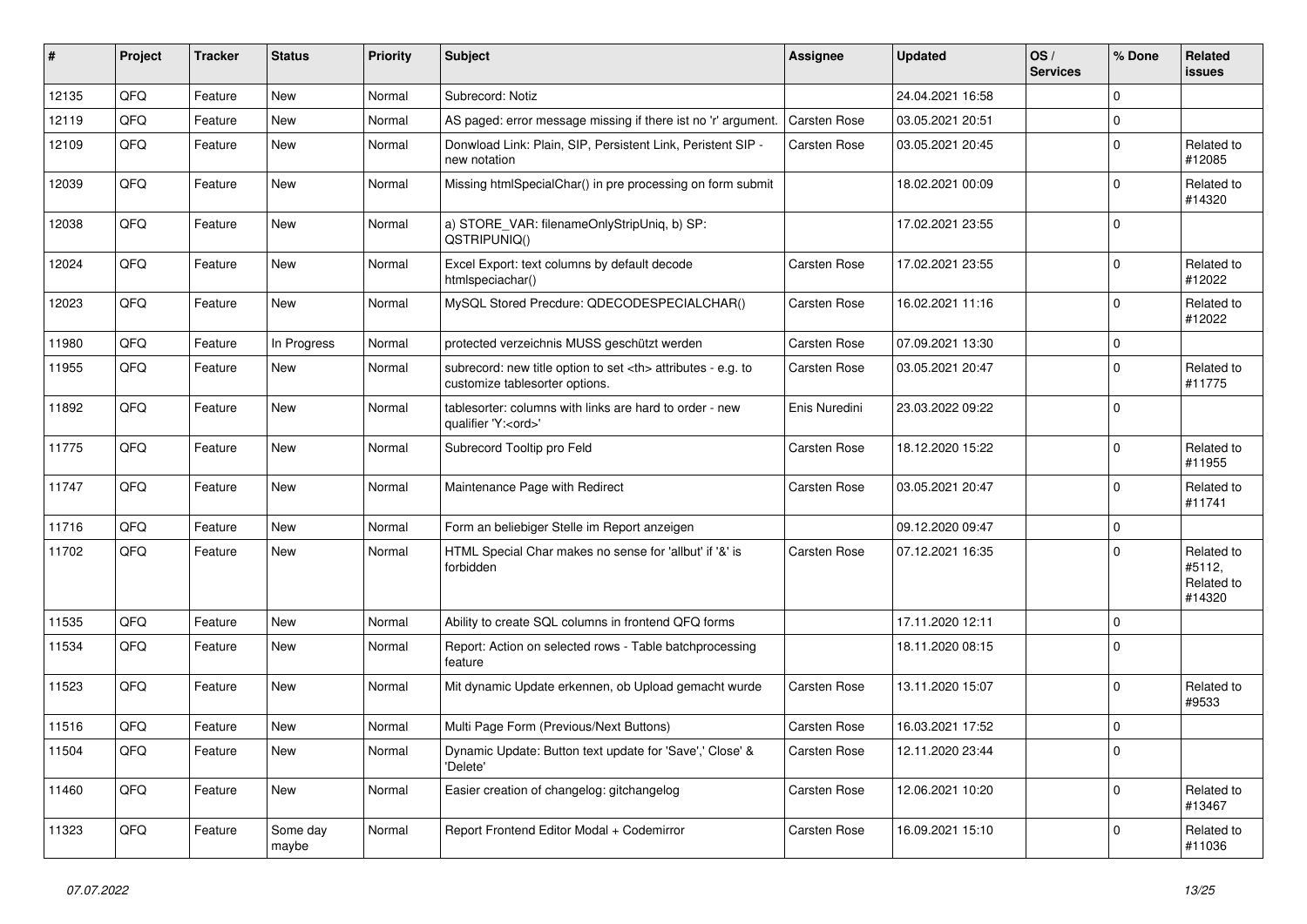| $\vert$ # | Project | <b>Tracker</b> | <b>Status</b>     | <b>Priority</b> | <b>Subject</b>                                                                      | Assignee      | <b>Updated</b>   | OS/<br><b>Services</b> | % Done      | Related<br>issues                            |
|-----------|---------|----------------|-------------------|-----------------|-------------------------------------------------------------------------------------|---------------|------------------|------------------------|-------------|----------------------------------------------|
| 11322     | QFQ     | Feature        | Some day<br>maybe | Normal          | Form Element JSON - (multiline parameter field)                                     | Carsten Rose  | 16.09.2021 15:10 |                        | $\mathbf 0$ |                                              |
| 11320     | QFQ     | Feature        | Priorize          | Normal          | Typo3 Version 10 support                                                            | Carsten Rose  | 05.05.2021 22:09 |                        | $\mathbf 0$ |                                              |
| 11217     | QFQ     | Feature        | Some day<br>maybe | Normal          | <b>Extend Script Functionality</b>                                                  | Carsten Rose  | 16.09.2021 15:10 |                        | $\mathbf 0$ |                                              |
| 11080     | QFQ     | Feature        | New               | Normal          | Send MQTT messages                                                                  | Carsten Rose  | 29.08.2020 19:49 |                        | $\mathbf 0$ |                                              |
| 11076     | QFQ     | Feature        | In Progress       | Normal          | SELECT  AS _websocket                                                               | Carsten Rose  | 30.08.2020 17:49 |                        | $\mathbf 0$ | Related to<br>#13354                         |
| 11036     | QFQ     | Feature        | Some day<br>maybe | Normal          | inline report editor permissions                                                    | Carsten Rose  | 16.09.2021 15:09 |                        | $\mathbf 0$ | Related to<br>#11323                         |
| 10996     | QFQ     | Feature        | New               | Normal          | Download video via sip: no seek                                                     | Carsten Rose  | 12.08.2020 14:18 |                        | $\mathbf 0$ |                                              |
| 10979     | QFQ     | Feature        | New               | Normal          | Ajax Calls an API - dataReport                                                      | Carsten Rose  | 11.05.2022 12:15 |                        | $\mathbf 0$ |                                              |
| 10976     | QFQ     | Feature        | New               | Normal          | Excel Export Verbesserungen                                                         | Carsten Rose  | 06.08.2020 10:56 |                        | $\mathbf 0$ |                                              |
| 10874     | QFQ     | Feature        | New               | Normal          | Erstellen eines Foreign Keys in der Tabelle "FormElement"                           |               | 13.07.2020 10:11 |                        | $\mathbf 0$ |                                              |
| 10819     | QFQ     | Feature        | New               | Normal          | Persistent SIP - second try                                                         | Carsten Rose  | 29.06.2020 23:02 |                        | $\mathbf 0$ | Related to<br>#6261                          |
| 10793     | QFQ     | Feature        | In Progress       | Normal          | Update NPM Packages                                                                 | Carsten Rose  | 07.09.2021 13:25 |                        | 30          |                                              |
| 10782     | QFQ     | Feature        | Feedback          | Normal          | Tiny MCE: Image Upload                                                              | Enis Nuredini | 16.05.2022 23:16 |                        | $\mathbf 0$ | Related to<br>#12452                         |
| 10763     | QFQ     | Feature        | New               | Normal          | form accessed and submitted despite logout?                                         |               | 16.06.2020 11:43 |                        | $\mathbf 0$ |                                              |
| 10745     | QFQ     | Feature        | Some day<br>maybe | Normal          | <b>Tablesorter Excel Export</b>                                                     | Carsten Rose  | 16.09.2021 15:09 |                        | $\mathbf 0$ |                                              |
| 10738     | QFQ     | Feature        | Some day<br>maybe | Normal          | CORS headers for external API requests                                              |               | 10.06.2020 14:00 |                        | $\mathbf 0$ |                                              |
| 10716     | QFQ     | Feature        | Some day<br>maybe | Normal          | Business Logic mit Externen Skripten                                                | Carsten Rose  | 16.09.2021 15:10 |                        | $\mathbf 0$ | Related to<br>#10713,<br>Related to<br>#8217 |
| 10714     | QFQ     | Feature        | New               | Normal          | multi Table Form                                                                    | Carsten Rose  | 16.03.2021 18:44 |                        | $\mathbf 0$ |                                              |
| 10593     | QFQ     | Feature        | New               | Normal          | label2: text behind input element                                                   | Carsten Rose  | 16.05.2020 10:57 |                        | $\mathbf 0$ |                                              |
| 10569     | QFQ     | Feature        | Priorize          | Normal          | link blank more safe                                                                | Enis Nuredini | 25.03.2022 12:44 |                        | $\mathbf 0$ |                                              |
| 10463     | QFQ     | Feature        | New               | Normal          | Report_link: expliztes setzen von HTML Tags (Bedarf fuer<br>'data-selenium' & 'id') | Enis Nuredini | 23.03.2022 09:23 |                        | 0           | Related to<br>#7648                          |
| 10443     | QFQ     | Feature        | In Progress       | Normal          | Konzept_api / _live                                                                 | Carsten Rose  | 07.05.2020 09:39 |                        | $\mathbf 0$ |                                              |
| 10384     | QFQ     | Feature        | New               | Normal          | Parameter Exchange QFQ Instances                                                    |               | 07.05.2020 09:38 |                        | $\mathbf 0$ |                                              |
| 10345     | QFQ     | Feature        | New               | Normal          | Templates - Patterns QFQ Style                                                      |               | 03.05.2021 21:01 |                        | $\mathbf 0$ | Related to<br>#10713                         |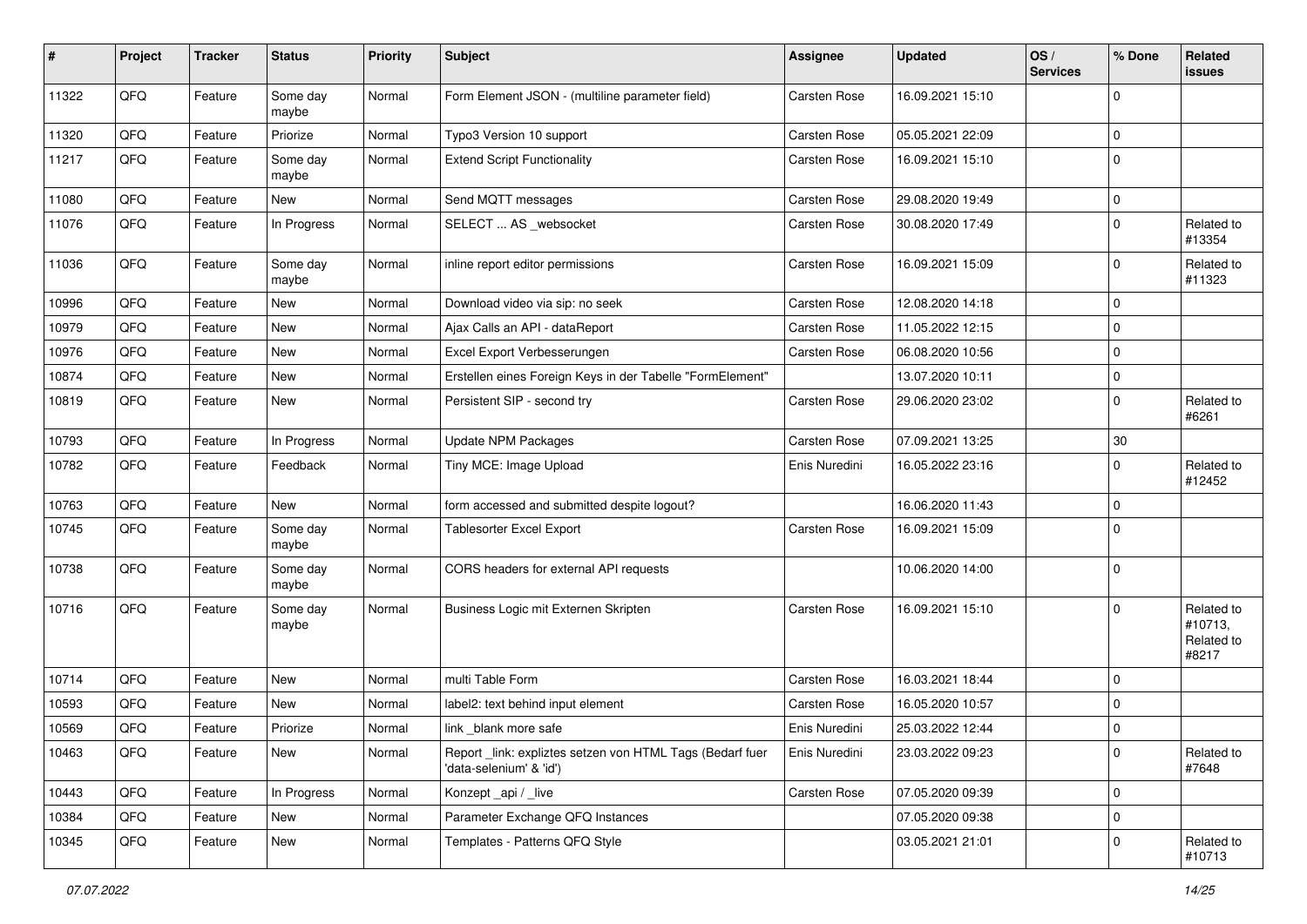| #     | Project | <b>Tracker</b> | <b>Status</b>     | <b>Priority</b> | <b>Subject</b>                                                                                                                        | <b>Assignee</b>     | <b>Updated</b>   | OS/<br><b>Services</b> | % Done              | Related<br>issues                                                      |
|-------|---------|----------------|-------------------|-----------------|---------------------------------------------------------------------------------------------------------------------------------------|---------------------|------------------|------------------------|---------------------|------------------------------------------------------------------------|
| 10124 | QFQ     | Feature        | Feedback          | Normal          | qfq AAI-Login                                                                                                                         | Karin Niffeler      | 07.05.2020 09:36 |                        | $\Omega$            |                                                                        |
| 10119 | QFQ     | Feature        | New               | Normal          | Dropdown (selectlist) & TypeAhead: format and catagorize<br>list                                                                      | <b>Carsten Rose</b> | 07.05.2020 09:36 |                        | $\Omega$            |                                                                        |
| 10116 | QFQ     | Feature        | Some day<br>maybe | Normal          | TypeAhead: Tag - show inside 'input' element                                                                                          | Carsten Rose        | 16.09.2021 15:09 |                        | $\mathbf 0$         |                                                                        |
| 10115 | QFQ     | Feature        | New               | Normal          | TypeAhead: static list                                                                                                                | Carsten Rose        | 26.02.2020 16:42 |                        | 100                 |                                                                        |
| 10095 | QFQ     | Feature        | Some day<br>maybe | Normal          | Generic Gitlab Integration into QFQ                                                                                                   | Carsten Rose        | 16.09.2021 15:10 |                        | $\Omega$            |                                                                        |
| 10080 | QFQ     | Feature        | New               | Normal          | Popup on 'save' / 'close': configure dialog (answer<br>yes/no/cancle/)                                                                | <b>Carsten Rose</b> | 28.03.2021 20:52 |                        | $\mathbf 0$         | Is duplicate<br>of #12262                                              |
| 10015 | QFQ     | Feature        | Priorize          | Normal          | Monospace in Textarea                                                                                                                 | Carsten Rose        | 03.02.2020 13:40 |                        | $\mathbf 0$         |                                                                        |
| 10014 | QFQ     | Feature        | New               | Normal          | Manual.rst: describe behaviour and process order of<br>fillStoreVar, slaveId, sqlBefore,                                              | Carsten Rose        | 01.02.2020 22:31 |                        | $\mathbf 0$         |                                                                        |
| 10013 | QFQ     | Feature        | Some day<br>maybe | Normal          | FE.typ=editor: CodeMirror                                                                                                             | Carsten Rose        | 08.06.2022 10:37 |                        | 0                   | Related to<br>#12611,<br>Related to<br>#12490,<br>Related to<br>#7732  |
| 10012 | QFQ     | Feature        | Priorize          | Normal          | redirectAllMailTo: {{beEmail:T}}                                                                                                      | <b>Carsten Rose</b> | 08.05.2021 09:54 |                        | $\Omega$            | Related to<br>#12412,<br>Related to<br>#12413,<br>Related to<br>#10011 |
| 10011 | QFQ     | Feature        | Priorize          | Normal          | Offer new STORE_TYPO3 Variable 'beUser', 'beEmail'                                                                                    | <b>Carsten Rose</b> | 08.05.2021 09:51 |                        | $\Omega$            | Related to<br>#10012,<br>Related to<br>#12511                          |
| 10005 | QFQ     | Feature        | Priorize          | Normal          | Report / special column name:  AS _calendar                                                                                           | Carsten Rose        | 03.06.2020 17:28 |                        | 0                   |                                                                        |
| 10003 | QFQ     | Feature        | Priorize          | Normal          | fieldset: stronger visualize group                                                                                                    | Benjamin Baer       | 12.02.2020 08:13 |                        | $\mathbf 0$         |                                                                        |
| 9983  | QFQ     | Feature        | New               | Normal          | Report Notation: new keyword 'range'                                                                                                  | Carsten Rose        | 01.02.2020 15:55 |                        | 0                   |                                                                        |
| 9968  | QFQ     | Feature        | Priorize          | Normal          | Tooltip in Links for Developer                                                                                                        | Carsten Rose        | 01.02.2020 23:17 |                        | $\mathbf 0$         |                                                                        |
| 9928  | QFQ     | Feature        | Priorize          | Normal          | SpecialColumnName: a) Deprecated: ' AS "_+tag " ', b)<br>New: ' AS "_ <tag1><tag2>"'</tag2></tag1>                                    | Carsten Rose        | 01.02.2020 23:17 |                        |                     | Related to<br>#9929                                                    |
| 9927  | QFQ     | Feature        | New               | Normal          | QFQ Update: a) Update nur machen wenn BE User<br>eingeloggt ist., b) Bei Fehler genaue Meldung welcher<br>Updateschritt Probleme hat. | Carsten Rose        | 22.01.2020 12:59 |                        | $\overline{0}$      |                                                                        |
| 9900  | QFQ     | Feature        | Priorize          | Normal          | Generic API Call: tt-content record >> JSON                                                                                           | Carsten Rose        | 01.02.2020 10:13 |                        | $\mathbf 0$         |                                                                        |
| 9853  | QFQ     | Feature        | New               | Normal          | Check das SQL / QFQ / Mail Logfile geschrieben wird                                                                                   |                     | 09.01.2020 11:15 |                        | $\mathsf{O}\xspace$ |                                                                        |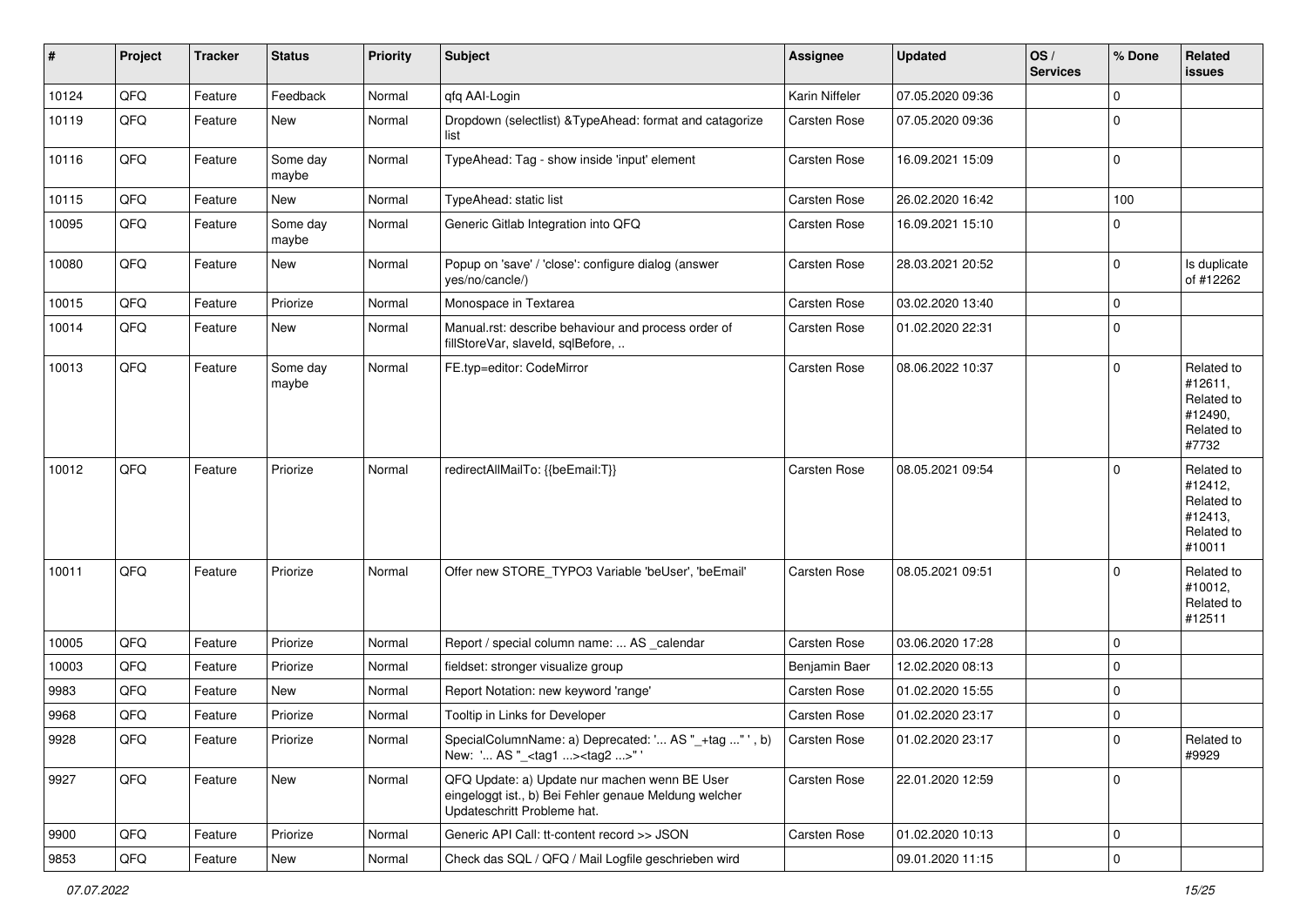| $\sharp$ | Project | <b>Tracker</b> | <b>Status</b>     | <b>Priority</b> | Subject                                                                         | Assignee      | <b>Updated</b>   | OS/<br><b>Services</b> | % Done      | Related<br><b>issues</b>                                             |
|----------|---------|----------------|-------------------|-----------------|---------------------------------------------------------------------------------|---------------|------------------|------------------------|-------------|----------------------------------------------------------------------|
| 9811     | QFQ     | Feature        | New               | Normal          | Report: tag every n'th row                                                      | Carsten Rose  | 01.02.2020 23:22 |                        | $\mathbf 0$ |                                                                      |
| 9781     | QFQ     | Feature        | New               | Normal          | Button: CSS class to make buttons smaller                                       | Carsten Rose  | 01.02.2020 23:22 |                        | $\pmb{0}$   |                                                                      |
| 9777     | QFQ     | Feature        | New               | Normal          | Logging QFQ Variables                                                           | Carsten Rose  | 16.12.2019 17:17 |                        | $\mathbf 0$ |                                                                      |
| 9707     | QFQ     | Feature        | New               | Normal          | SIP security: encode pageld and check pageld on decode                          | Carsten Rose  | 01.02.2020 23:22 |                        | $\pmb{0}$   |                                                                      |
| 9706     | QFQ     | Feature        | New               | Normal          | Multi File Upload (hidden template group)                                       | Carsten Rose  | 01.02.2020 23:22 |                        | $\Omega$    | Related to<br>#7521,<br>Related to<br>#5562,<br>Related to<br>#13330 |
| 9704     | QFQ     | Feature        | Some day<br>maybe | Normal          | Thumbnails Generieren beim Splitten von PDF Files                               | Carsten Rose  | 11.12.2019 16:01 |                        | $\Omega$    |                                                                      |
| 9668     | QFQ     | Feature        | Priorize          | Normal          | Form.mode: rename 'hidden' to 'hide'                                            | Carsten Rose  | 05.05.2021 22:14 |                        | $\Omega$    | Related to<br>#6437                                                  |
| 9602     | QFQ     | Feature        | New               | Normal          | Form definition as JSON                                                         | Carsten Rose  | 01.02.2020 23:21 |                        | $\Omega$    | Related to<br>#9600                                                  |
| 9579     | QFQ     | Feature        | Some day<br>maybe | Normal          | Multiform with Process Row                                                      | Carsten Rose  | 11.12.2019 16:01 |                        | $\mathbf 0$ |                                                                      |
| 9537     | QFQ     | Feature        | New               | Normal          | FormEditor: Edit fieldset in FrontEnd                                           | Carsten Rose  | 01.02.2020 23:22 |                        | $\mathbf 0$ |                                                                      |
| 9394     | QFQ     | Feature        | Priorize          | Normal          | REST: allow for non numerical ids in get requests                               | Carsten Rose  | 05.05.2021 22:10 |                        | $\mathbf 0$ |                                                                      |
| 9352     | QFQ     | Feature        | New               | Normal          | FE 'Native' fire slaveld, sqlAfter, sqlIns                                      | Carsten Rose  | 01.02.2020 23:22 |                        | 0           |                                                                      |
| 9348     | QFQ     | Feature        | New               | Normal          | defaultThumbnailSize: pre render thumbnails                                     | Carsten Rose  | 12.06.2021 09:05 |                        | $\mathbf 0$ |                                                                      |
| 9346     | QFQ     | Feature        | Priorize          | Normal          | beforeSave: check if an upload is given                                         | Carsten Rose  | 11.06.2021 21:18 |                        | $\mathbf 0$ |                                                                      |
| 9221     | QFQ     | Feature        | New               | Normal          | typeAhead: Zeichenlimite ausschalten                                            | Carsten Rose  | 29.06.2022 22:36 |                        | $\pmb{0}$   |                                                                      |
| 9208     | QFQ     | Feature        | New               | Normal          | Manage 'recent' records                                                         | Carsten Rose  | 01.02.2020 23:22 |                        | $\mathbf 0$ |                                                                      |
| 9136     | QFQ     | Feature        | New               | Normal          | Create ZIP files with dynamic PDFs                                              | Carsten Rose  | 06.07.2022 13:21 |                        | 0           |                                                                      |
| 9135     | QFQ     | Feature        | Priorize          | Normal          | Progress Bar generic / replace old hourglass download<br>popup                  | Benjamin Baer | 03.01.2022 07:43 |                        | $\Omega$    |                                                                      |
| 9130     | QFQ     | Feature        | Some day<br>maybe | Normal          | tablesorter: Automatic Row numbering / Zeilenummer                              | Benjamin Baer | 01.02.2020 23:22 |                        | $\mathbf 0$ |                                                                      |
| 9129     | QFQ     | Feature        | <b>New</b>        | Normal          | sqlValidate: Message as notification, not as error                              | Carsten Rose  | 01.02.2020 23:22 |                        | $\mathbf 0$ | Related to<br>#9128                                                  |
| 9128     | QFQ     | Feature        | New               | Normal          | Error Message: not replaced variables- a) replace back to<br>'{{', b) underline | Carsten Rose  | 01.02.2020 23:22 |                        | $\mathbf 0$ | Related to<br>#9129                                                  |
| 8975     | QFQ     | Feature        | New               | Normal          | Report Notation: 2.0                                                            | Carsten Rose  | 01.02.2020 23:22 |                        | $\mathbf 0$ | Related to<br>#8963                                                  |
| 8963     | QFG     | Feature        | Priorize          | Normal          | Setting values in a store: flexible way                                         | Carsten Rose  | 05.05.2021 22:10 |                        | $\mathbf 0$ | Related to<br>#8975                                                  |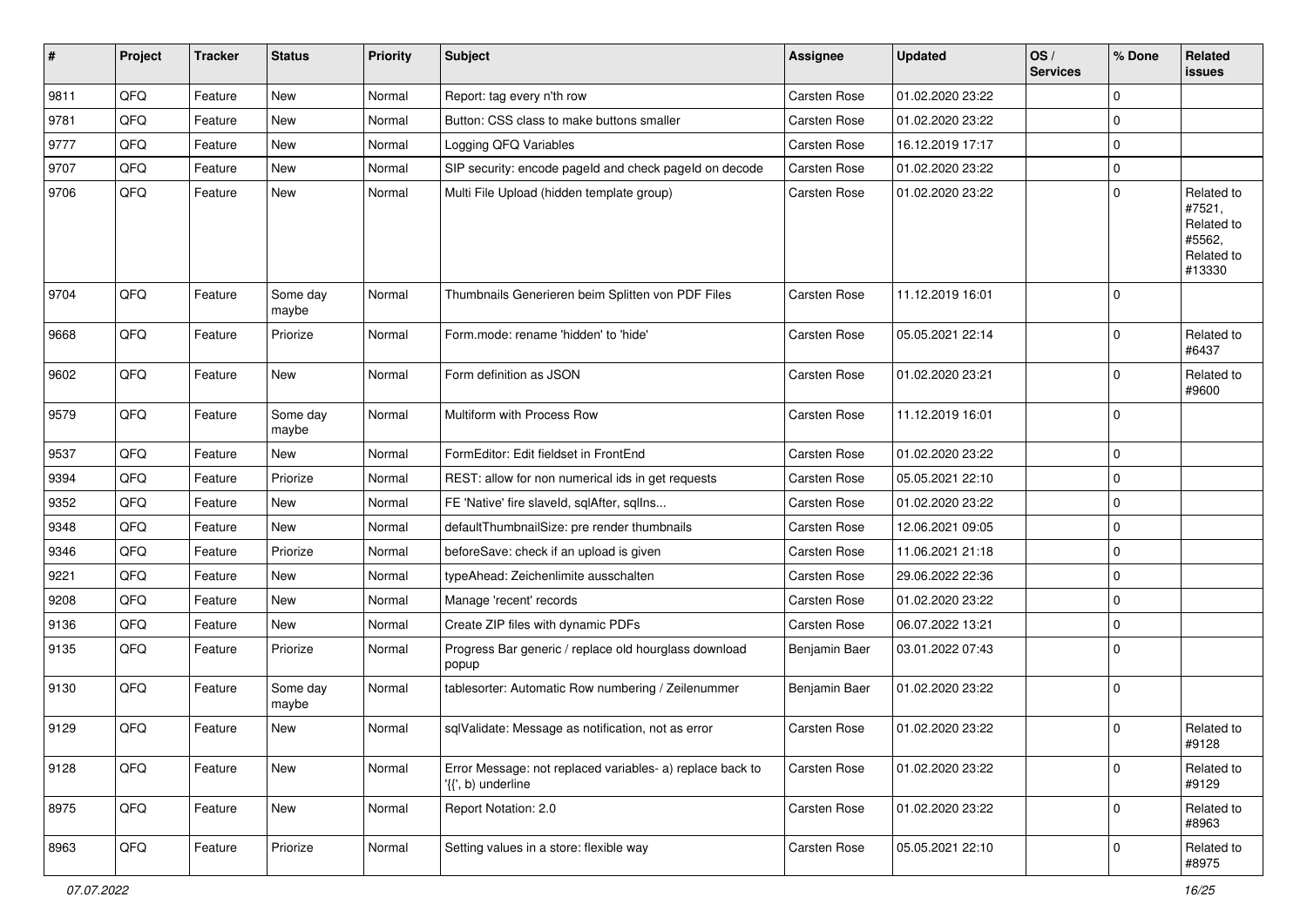| #    | Project | <b>Tracker</b> | <b>Status</b>     | <b>Priority</b> | Subject                                                                                                | Assignee            | <b>Updated</b>   | OS/<br><b>Services</b> | % Done      | Related<br>issues    |
|------|---------|----------------|-------------------|-----------------|--------------------------------------------------------------------------------------------------------|---------------------|------------------|------------------------|-------------|----------------------|
| 8894 | QFQ     | Feature        | Some day<br>maybe | Normal          | Documentation Tags Usable in QFQ Application                                                           | Carsten Rose        | 11.12.2019 16:01 |                        | $\mathbf 0$ |                      |
| 8892 | QFQ     | Feature        | Some day<br>maybe | Normal          | Display and Edit SQL Comments in Form Editor                                                           | Carsten Rose        | 11.12.2019 16:01 |                        | $\mathbf 0$ |                      |
| 8806 | QFQ     | Feature        | New               | Normal          | SQL Function nl2br                                                                                     | Carsten Rose        | 01.02.2020 23:22 |                        | $\Omega$    |                      |
| 8719 | QFQ     | Feature        | New               | Normal          | extraButtonLock: add support for 0/1                                                                   | Carsten Rose        | 01.02.2020 23:22 |                        | $\mathbf 0$ |                      |
| 8702 | QFQ     | Feature        | New               | Normal          | Load Record which is locked: missing user info                                                         | Carsten Rose        | 11.12.2019 16:16 |                        | $\mathbf 0$ | Related to<br>#9789  |
| 8586 | QFQ     | Feature        | Some day<br>maybe | Normal          | QFQ: Enhance Error message for 'record not found'                                                      | <b>Carsten Rose</b> | 16.09.2021 15:10 |                        | 0           |                      |
| 8585 | QFQ     | Feature        | Priorize          | Normal          | Enhance Error message for 'unknown form'                                                               | Carsten Rose        | 01.02.2020 10:13 |                        | $\mathbf 0$ |                      |
| 8584 | QFQ     | Feature        | Priorize          | Normal          | FE 'Action' - never assign to Container (except Template<br>Group)                                     | Carsten Rose        | 01.02.2020 10:13 |                        | $\mathbf 0$ |                      |
| 8522 | QFQ     | Feature        | Some day<br>maybe | Normal          | build QFQ - npm warnings                                                                               | Benjamin Baer       | 01.02.2020 23:19 |                        | 50          |                      |
| 8520 | QFQ     | Feature        | Some day<br>maybe | Normal          | Bring QFQ to Composer                                                                                  | Carsten Rose        | 16.09.2021 15:10 |                        | $\mathbf 0$ |                      |
| 8336 | QFQ     | Feature        | New               | Normal          | Form > modified > Close New: a) Optional disable popup, b)<br>custom text, c) mode on save: closelstay | Carsten Rose        | 01.02.2020 23:22 |                        | $\mathbf 0$ | Related to<br>#8335  |
| 8277 | QFQ     | Feature        | Priorize          | Normal          | fe.parameter.default=                                                                                  | <b>Carsten Rose</b> | 01.02.2020 23:17 |                        | $\mathbf 0$ | Related to<br>#8113  |
| 8217 | QFQ     | Feature        | New               | Normal          | if-elseif-else construct                                                                               | Carsten Rose        | 16.03.2021 18:41 |                        | $\Omega$    | Related to<br>#10716 |
| 8187 | QFQ     | Feature        | New               | Normal          | Subrecord: enable/hide new button - make new/edit/delete<br>customizeable.                             | Carsten Rose        | 06.03.2021 18:44 |                        | $\Omega$    | Related to<br>#11326 |
| 8101 | QFQ     | Feature        | Some day<br>maybe | Normal          | Password hash: support further hashing methods                                                         | Carsten Rose        | 16.09.2021 15:10 |                        | $\Omega$    |                      |
| 8089 | QFQ     | Feature        | New               | Normal          | Copy/Paste for FormElements                                                                            | Carsten Rose        | 01.02.2020 23:22 |                        | 0           |                      |
| 8056 | QFQ     | Feature        | Some day<br>maybe | Normal          | Termin Organisation (Reservation)                                                                      |                     | 01.02.2020 23:19 |                        | $\mathbf 0$ | Related to<br>#8658  |
| 8044 | QFQ     | Feature        | Priorize          | Normal          | Transaction: a) Form, b) Report                                                                        | <b>Carsten Rose</b> | 05.05.2021 22:14 |                        | $\Omega$    | Related to<br>#8043  |
| 8034 | QFQ     | Feature        | Priorize          | Normal          | FormElement 'data': 22.22.2222 should not be accepted                                                  | Carsten Rose        | 01.02.2020 10:13 |                        | 0           |                      |
| 7965 | QFQ     | Feature        | Priorize          | Normal          | Input type 'text' with visual format - currency                                                        | Benjamin Baer       | 03.01.2022 07:45 |                        | 0           |                      |
| 7924 | QFQ     | Feature        | New               | Normal          | Radio/Checkbox with Tooltip                                                                            | Carsten Rose        | 01.02.2020 23:22 |                        | 0           |                      |
| 7921 | QFQ     | Feature        | Some day<br>maybe | Normal          | Rest API Export: URL kuerzer machen                                                                    |                     | 01.02.2020 23:19 |                        | 0           |                      |
| 7920 | QFQ     | Feature        | New               | Normal          | FE: Syntax Highlight, Zeinlenumbruch                                                                   | Carsten Rose        | 01.02.2020 10:03 |                        | 0           |                      |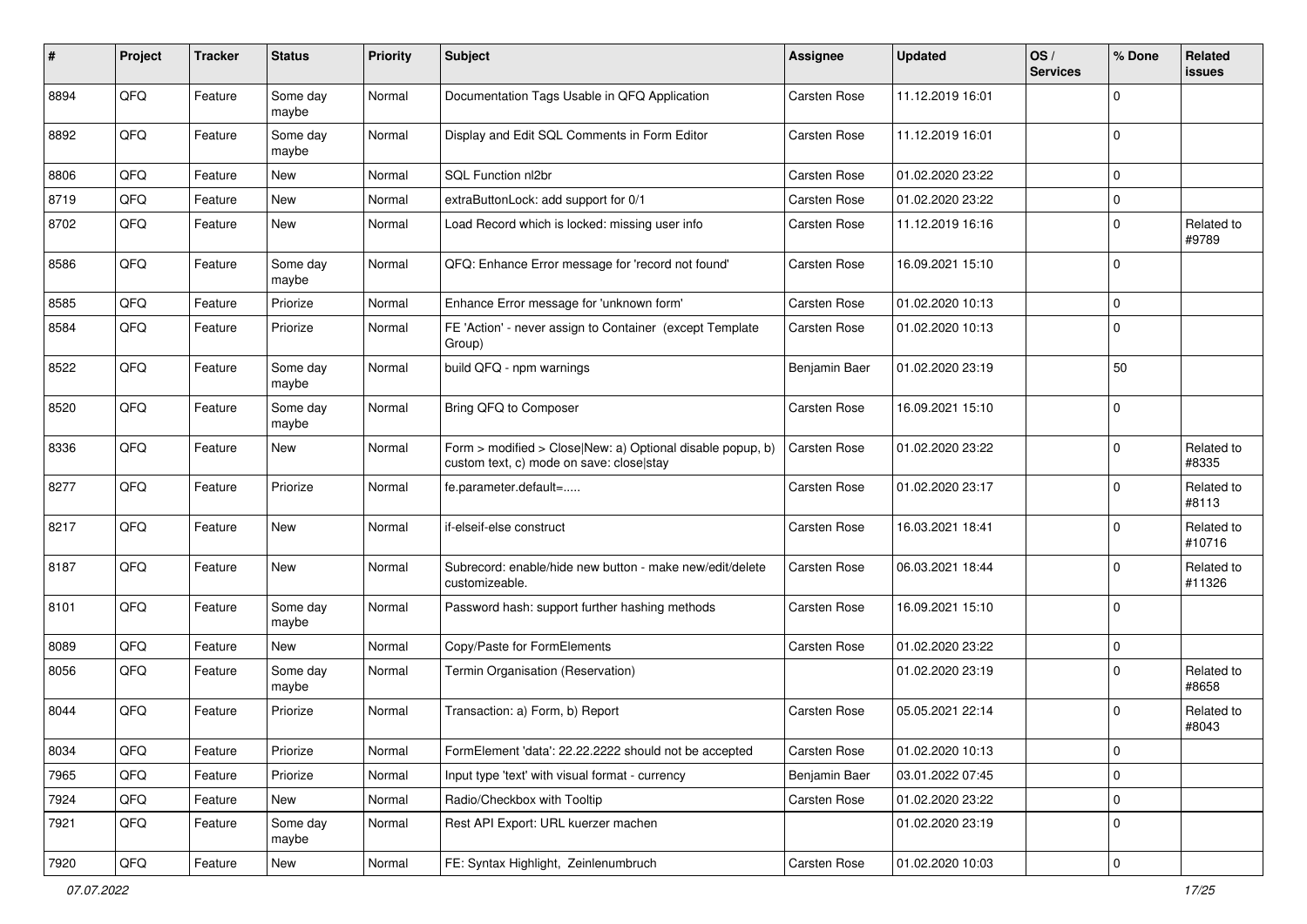| $\vert$ # | Project | <b>Tracker</b> | <b>Status</b>     | <b>Priority</b> | <b>Subject</b>                                                          | <b>Assignee</b>     | <b>Updated</b>   | OS/<br><b>Services</b> | % Done      | <b>Related</b><br><b>issues</b>                                        |
|-----------|---------|----------------|-------------------|-----------------|-------------------------------------------------------------------------|---------------------|------------------|------------------------|-------------|------------------------------------------------------------------------|
| 7812      | QFQ     | Feature        | <b>New</b>        | Normal          | FE 'Subrecord' - new option 'subrecordShowFilter',<br>'subrecordPaging' | Carsten Rose        | 01.02.2020 23:22 |                        | $\Omega$    |                                                                        |
| 7732      | QFQ     | Feature        | Some dav<br>maybe | Normal          | Javascript: Lazy Loading der add on libs                                | Benjamin Baer       | 08.06.2022 10:38 |                        | $\Omega$    | Related to<br>#12611,<br>Related to<br>#12490,<br>Related to<br>#10013 |
| 7730      | QFQ     | Feature        | Priorize          | Normal          | SELECT Box: title in between                                            | Benjamin Baer       | 01.02.2020 23:22 |                        | $\Omega$    |                                                                        |
| 7683      | QFQ     | Feature        | New               | Normal          | Special column names in '{{ SELECT  AS _link }}' should<br>be detected  | Carsten Rose        | 01.02.2020 23:21 |                        | $\mathbf 0$ |                                                                        |
| 7681      | QFQ     | Feature        | New               | Normal          | Optional switch off 'check for modified record'                         | Carsten Rose        | 01.02.2020 23:21 |                        | $\Omega$    |                                                                        |
| 7660      | QFQ     | Feature        | <b>New</b>        | Normal          | IMAP: import mails to DB, move / delete mails                           | Carsten Rose        | 01.02.2020 09:52 |                        | $\mathbf 0$ |                                                                        |
| 7630      | QFQ     | Feature        | Priorize          | Normal          | detailed error message for simple upload                                | Carsten Rose        | 01.02.2020 10:13 |                        | $\Omega$    |                                                                        |
| 7522      | QFQ     | Feature        | Priorize          | Normal          | Inserting default index.html to folder (Avoid Apache<br>Indexing)       | <b>Carsten Rose</b> | 01.02.2020 10:13 |                        | $\mathbf 0$ |                                                                        |
| 7521      | QFQ     | Feature        | New               | Normal          | TemplateGroup: fe.type=upload                                           | Carsten Rose        | 01.02.2020 23:21 |                        | $\mathbf 0$ | Related to<br>#9706                                                    |
| 7520      | QFQ     | Feature        | <b>New</b>        | Normal          | QR Code:  AS _qr ( AS _link)                                            | Carsten Rose        | 01.02.2020 23:22 |                        | $\Omega$    |                                                                        |
| 7519      | QFQ     | Feature        | New               | Normal          | Select: Multi                                                           | Carsten Rose        | 01.02.2020 23:22 |                        | $\Omega$    |                                                                        |
| 7481      | QFQ     | Feature        | New               | Normal          | Detect 'BaseUrl' automatically                                          | <b>Carsten Rose</b> | 01.02.2020 23:21 |                        | $\mathbf 0$ |                                                                        |
| 7480      | QFQ     | Feature        | New               | Normal          | Record History (Undo / Redo)                                            | Carsten Rose        | 11.12.2019 16:16 |                        | $\Omega$    | Related to<br>#2361                                                    |
| 7453      | QFQ     | Feature        | Some day<br>maybe | Normal          | import / export forms QFQ                                               | Carsten Rose        | 16.09.2021 15:10 |                        | $\Omega$    |                                                                        |
| 7452      | QFQ     | Feature        | Some day<br>maybe | Normal          | automate deployment new QFQ version                                     | Carsten Rose        | 16.09.2021 15:10 |                        | $\Omega$    |                                                                        |
| 7342      | QFQ     | Feature        | New               | Normal          | add content $=$ hide this                                               | <b>Carsten Rose</b> | 01.02.2020 23:21 |                        | $\mathbf 0$ |                                                                        |
| 7336      | QFQ     | Feature        | Some day<br>maybe | Normal          | PDF Upload: disallow PDFs with specific Meta information                | <b>Carsten Rose</b> | 11.12.2019 16:01 |                        | $\Omega$    |                                                                        |
| 7290      | QFQ     | Feature        | Priorize          | Normal          | FormEditor: title as textarea if LEN(title)>60                          | Carsten Rose        | 01.02.2020 10:13 |                        | $\Omega$    | Blocked by<br>#7682                                                    |
| 7280      | QFQ     | Feature        | <b>New</b>        | Normal          | recently used table                                                     | Carsten Rose        | 01.02.2020 23:21 |                        | $\mathbf 0$ |                                                                        |
| 7278      | QFQ     | Feature        | Some day<br>maybe | Normal          | Form: Wert vordefinieren der immer gesetzt wird                         |                     | 02.05.2021 09:27 |                        | $\Omega$    |                                                                        |
| 7239      | QFQ     | Feature        | New               | Normal          | TinyMCE: html tag whitelist                                             | Carsten Rose        | 01.02.2020 23:21 |                        | $\Omega$    | Related to<br>#14320                                                   |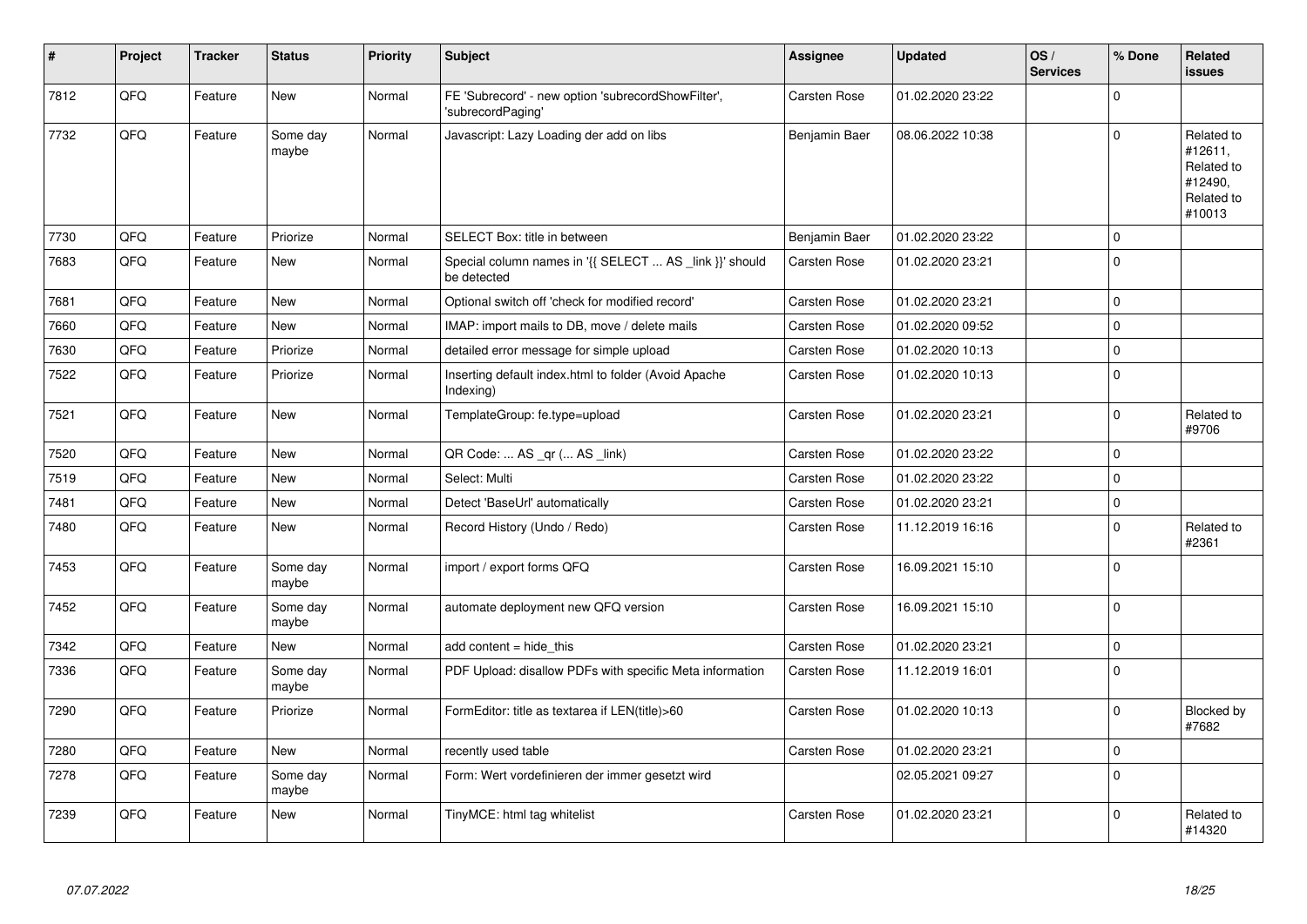| $\#$ | Project | <b>Tracker</b> | <b>Status</b>     | <b>Priority</b> | <b>Subject</b>                                                                                                             | <b>Assignee</b>     | <b>Updated</b>   | OS/<br><b>Services</b> | % Done      | Related<br>issues         |
|------|---------|----------------|-------------------|-----------------|----------------------------------------------------------------------------------------------------------------------------|---------------------|------------------|------------------------|-------------|---------------------------|
| 7229 | QFQ     | Feature        | Some day<br>maybe | Normal          | New FormElement.type: Button                                                                                               |                     | 01.02.2021 12:32 |                        | $\Omega$    |                           |
| 7217 | QFQ     | Feature        | Priorize          | Normal          | Download: notice User if `_sip=?` is missing                                                                               | Carsten Rose        | 01.02.2020 10:13 |                        | 0           |                           |
| 7175 | QFQ     | Feature        | New               | Normal          | Upload: md5 hash as filename                                                                                               | <b>Carsten Rose</b> | 01.02.2020 23:21 |                        | $\mathbf 0$ |                           |
| 7119 | QFQ     | Feature        | New               | Normal          | Upload: scaleDownWidth, scaleDownHeight                                                                                    | Carsten Rose        | 01.02.2020 23:21 |                        | $\mathbf 0$ |                           |
| 7109 | QFQ     | Feature        | New               | Normal          | Dynamic Updates: row/element hide                                                                                          | <b>Carsten Rose</b> | 01.02.2020 23:22 |                        | $\mathbf 0$ | Has<br>duplicate<br>#4081 |
| 7108 | QFQ     | Feature        | Some day<br>maybe | Normal          | QFQ Wrap Elements                                                                                                          |                     | 11.12.2019 16:01 |                        | $\mathbf 0$ |                           |
| 7107 | QFQ     | Feature        | Some day<br>maybe | Normal          | Showcase Registration Tool: Anmeldung / Administration :<br>Liste Anmeldungen / Emaileinaldung                             | <b>Carsten Rose</b> | 11.12.2019 16:01 |                        | $\mathbf 0$ |                           |
| 7106 | QFQ     | Feature        | Some day<br>maybe | Normal          | Beispiel Nummerierung von Rows in Report                                                                                   |                     | 11.12.2019 16:01 |                        | $\Omega$    |                           |
| 7105 | QFQ     | Feature        | Some day<br>maybe | Normal          | Beispiel wie man in einer zweiten Tabelle speichert.                                                                       |                     | 11.12.2019 16:01 |                        | $\mathbf 0$ |                           |
| 7104 | QFQ     | Feature        | Some day<br>maybe | Normal          | Manual: hint about escaping if '\r' appears in mail body                                                                   |                     | 11.12.2019 16:01 |                        | $\Omega$    |                           |
| 7102 | QFQ     | Feature        | New               | Normal          | Comment sign in report: '#' and '--'                                                                                       | Carsten Rose        | 01.02.2020 23:21 |                        | $\mathbf 0$ |                           |
| 7100 | QFQ     | Feature        | Some day<br>maybe | Normal          | Download: log access, max downloads, time limit                                                                            |                     | 01.02.2020 23:19 |                        | 0           |                           |
| 7099 | QFQ     | Feature        | New               | Normal          | Redesign FormEditor                                                                                                        | Carsten Rose        | 01.02.2020 23:21 |                        | $\mathbf 0$ |                           |
| 6998 | QFQ     | Feature        | Priorize          | Normal          | Form: with debug=on show column information as tooltip of<br>column label                                                  | Carsten Rose        | 01.02.2020 10:13 |                        | $\Omega$    |                           |
| 6992 | QFQ     | Feature        | Some day<br>maybe | Normal          | DB exception: Syntax Highlight                                                                                             |                     | 11.12.2019 16:01 |                        | $\Omega$    | Related to<br>#5450       |
| 6972 | QFQ     | Feature        | Some day<br>maybe | Normal          | Fabric Clipboard / cross browser tab                                                                                       | Benjamin Baer       | 01.02.2020 23:21 |                        | $\mathbf 0$ |                           |
| 6970 | QFQ     | Feature        | Some day<br>maybe | Normal          | tablesorter: default fuer 'sortReset' aendern von 'Ctrl' zu 'Alt'                                                          | Benjamin Baer       | 01.02.2020 23:21 |                        | 0           |                           |
| 6870 | QFQ     | Feature        | Priorize          | Normal          | Click on '_link' triggers an API call                                                                                      | Benjamin Baer       | 03.01.2022 08:25 |                        | $\mathbf 0$ |                           |
| 6855 | QFQ     | Feature        | New               | Normal          | With {{feUser:U}}!={{feUser:T}}: Save / Delete: only possible<br>with {{feUserSave:U}}='yes' and '{{feUserDelete:U}}='yes' | <b>Carsten Rose</b> | 01.02.2020 23:21 |                        | 0 I         |                           |
| 6801 | QFQ     | Feature        | Priorize          | Normal          | Fabric: Maximize / FullIscreen                                                                                             | Benjamin Baer       | 21.03.2022 09:56 |                        | 0           |                           |
| 6765 | QFQ     | Feature        | New               | Normal          | Moeglichkeit via QFQ eigene Logs zu schreiben                                                                              | Carsten Rose        | 01.02.2020 23:21 |                        | $\mathbf 0$ |                           |
| 6723 | QFQ     | Feature        | New               | Normal          | Report QFQ Installation and Version                                                                                        | Carsten Rose        | 12.06.2021 09:07 |                        | 0           |                           |
| 6715 | QFQ     | Feature        | Some day<br>maybe | Normal          | Code-Refactoring: dbArray vereinheitlichen                                                                                 | Carsten Rose        | 11.12.2019 16:02 |                        | 0           |                           |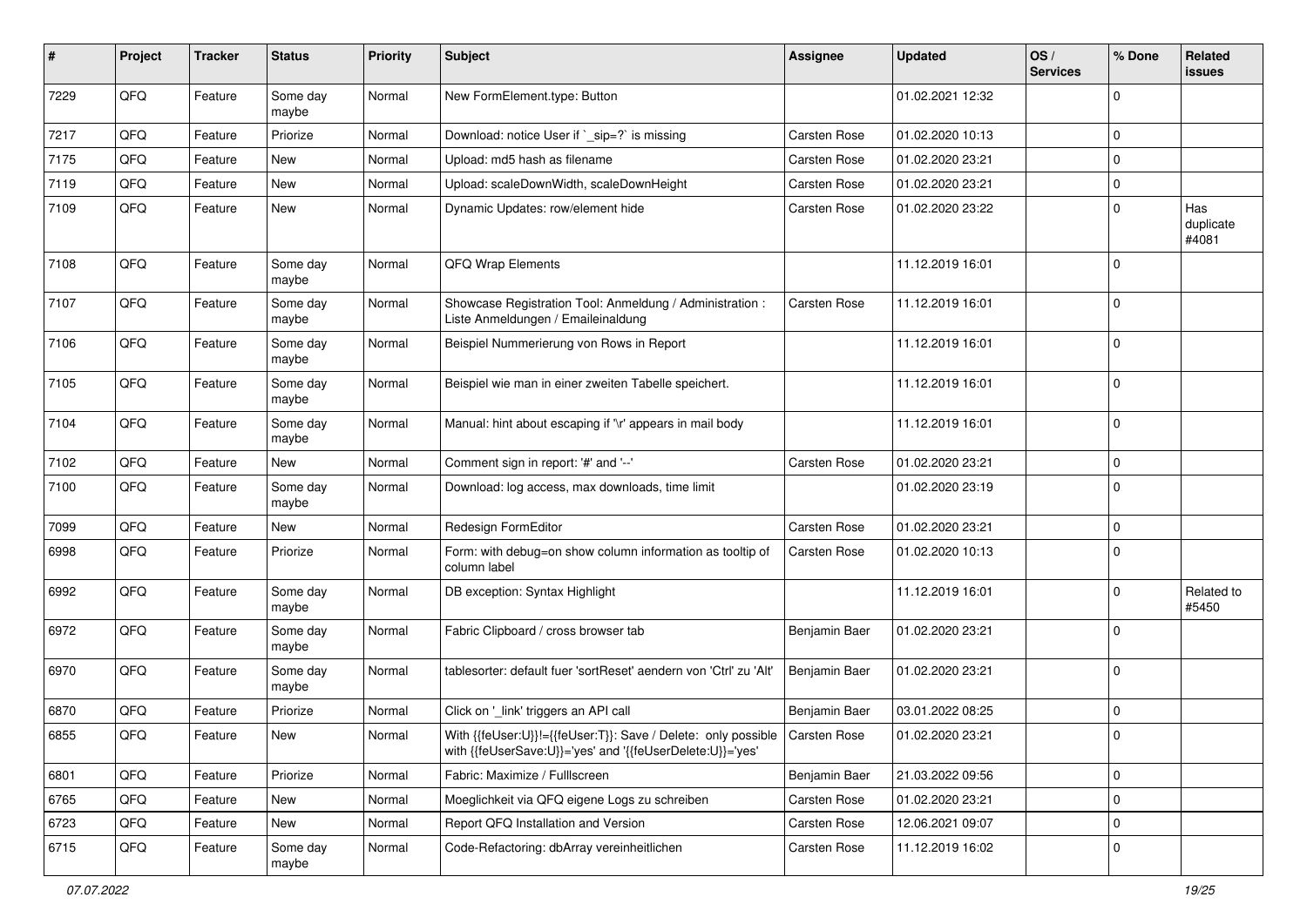| #    | Project | <b>Tracker</b> | <b>Status</b>     | <b>Priority</b> | Subject                                                                                               | Assignee            | <b>Updated</b>   | OS/<br><b>Services</b> | % Done       | Related<br><b>issues</b>                    |
|------|---------|----------------|-------------------|-----------------|-------------------------------------------------------------------------------------------------------|---------------------|------------------|------------------------|--------------|---------------------------------------------|
| 6704 | QFQ     | Feature        | Some day<br>maybe | Normal          | Upload Mode: Bilder in Notizen rechts sollen aktuellen<br>Upload repräsentieren.                      |                     | 01.02.2020 23:19 |                        | $\mathbf 0$  | Related to<br>#3264                         |
| 6609 | QFQ     | Feature        | New               | Normal          | Formlet: JSON API erweitern                                                                           | <b>Carsten Rose</b> | 01.02.2020 23:21 |                        | 50           |                                             |
| 6602 | QFQ     | Feature        | <b>New</b>        | Normal          | Formlet: in Report auf Mausklick ein mini-form oeffnen                                                | Carsten Rose        | 11.12.2019 16:16 |                        | $\mathbf{0}$ |                                             |
| 6594 | QFQ     | Feature        | New               | Normal          | Excel: on download, check if there is a valid sip                                                     | <b>Carsten Rose</b> | 01.02.2020 23:21 |                        | $\mathbf 0$  |                                             |
| 6515 | QFQ     | Feature        | Some day<br>maybe | Normal          | Formular: Felder dynamisch ein/ausblenden                                                             |                     | 11.12.2019 16:02 |                        | $\mathbf 0$  |                                             |
| 6437 | QFQ     | Feature        | New               | Normal          | Neuer Mode Button bei FormElementen                                                                   | <b>Carsten Rose</b> | 01.02.2020 23:21 |                        | $\mathbf 0$  | Related to<br>#9668,<br>Blocked by<br>#9678 |
| 6299 | QFQ     | Feature        | Some day<br>maybe | Normal          | Attack detection: log table with invalid SIP access                                                   |                     | 11.12.2019 16:02 |                        | $\mathbf 0$  | Related to<br>#3947                         |
| 6292 | QFQ     | Feature        | New               | Normal          | Download: File speichern mit Hash aber original Filename in<br>der Datenbank vermerken fuer Downloads | <b>Carsten Rose</b> | 01.02.2020 23:21 |                        | $\mathbf 0$  |                                             |
| 6289 | QFQ     | Feature        | <b>New</b>        | Normal          | Form: Log                                                                                             | <b>Carsten Rose</b> | 01.02.2020 23:21 |                        | $\mathbf 0$  |                                             |
| 6288 | QFQ     | Feature        | Some day<br>maybe | Normal          | Best Practice: Erklaeren wie man ein Formular ganz in<br>'weiss' erstellen kann                       |                     | 11.12.2019 16:02 |                        | $\mathbf 0$  |                                             |
| 6261 | QFQ     | Feature        | New               | Normal          | Persistent SIP                                                                                        | Carsten Rose        | 12.06.2021 09:07 |                        | $\mathbf 0$  | Related to<br>#10819                        |
| 6250 | QFQ     | Feature        | In Progress       | Normal          | Enhance layout: a) Subrecord, b) Subrecord-Title                                                      | Carsten Rose        | 01.02.2020 23:22 |                        | $\mathbf 0$  | Related to<br>#5391                         |
| 6224 | QFQ     | Feature        | Priorize          | Normal          | Dynamic update: fade in/out fields                                                                    | Benjamin Baer       | 21.03.2022 09:50 |                        | $\mathbf 0$  |                                             |
| 6084 | QFQ     | Feature        | Some day<br>maybe | Normal          | New escape type: 'D' - convert date                                                                   |                     | 01.02.2020 23:19 |                        | $\mathbf 0$  |                                             |
| 6083 | QFQ     | Feature        | Some day<br>maybe | Normal          | Dynamic Update: Value Check via SQL                                                                   |                     | 11.12.2019 16:02 |                        | $\mathbf 0$  |                                             |
| 5983 | QFQ     | Feature        | Some day<br>maybe | Normal          | Form Submit (save & update): normalize date/-time FE                                                  | Carsten Rose        | 01.02.2020 23:19 |                        | $\mathbf 0$  |                                             |
| 5942 | QFQ     | Feature        | Priorize          | Normal          | 'L' and 'type': append to links, generate via '_link' by using<br>'u:' .                              | Carsten Rose        | 01.02.2020 10:13 |                        | $\mathbf 0$  |                                             |
| 5923 | QFQ     | Feature        | Some day<br>maybe | Normal          | fillStoreSystemBySqlLate                                                                              |                     | 01.02.2020 23:19 |                        | $\mathbf 0$  |                                             |
| 5895 | QFQ     | Feature        | Some day<br>maybe | Normal          | Tutorial: List of all QFQ Features                                                                    |                     | 01.02.2020 23:19 |                        | $\mathbf 0$  |                                             |
| 5894 | QFQ     | Feature        | Feedback          | Normal          | Typeahead in Report: show/hide rows dynamically                                                       | Carsten Rose        | 18.02.2022 08:50 |                        | $\mathbf 0$  | Related to<br>#5893,<br>Related to<br>#5885 |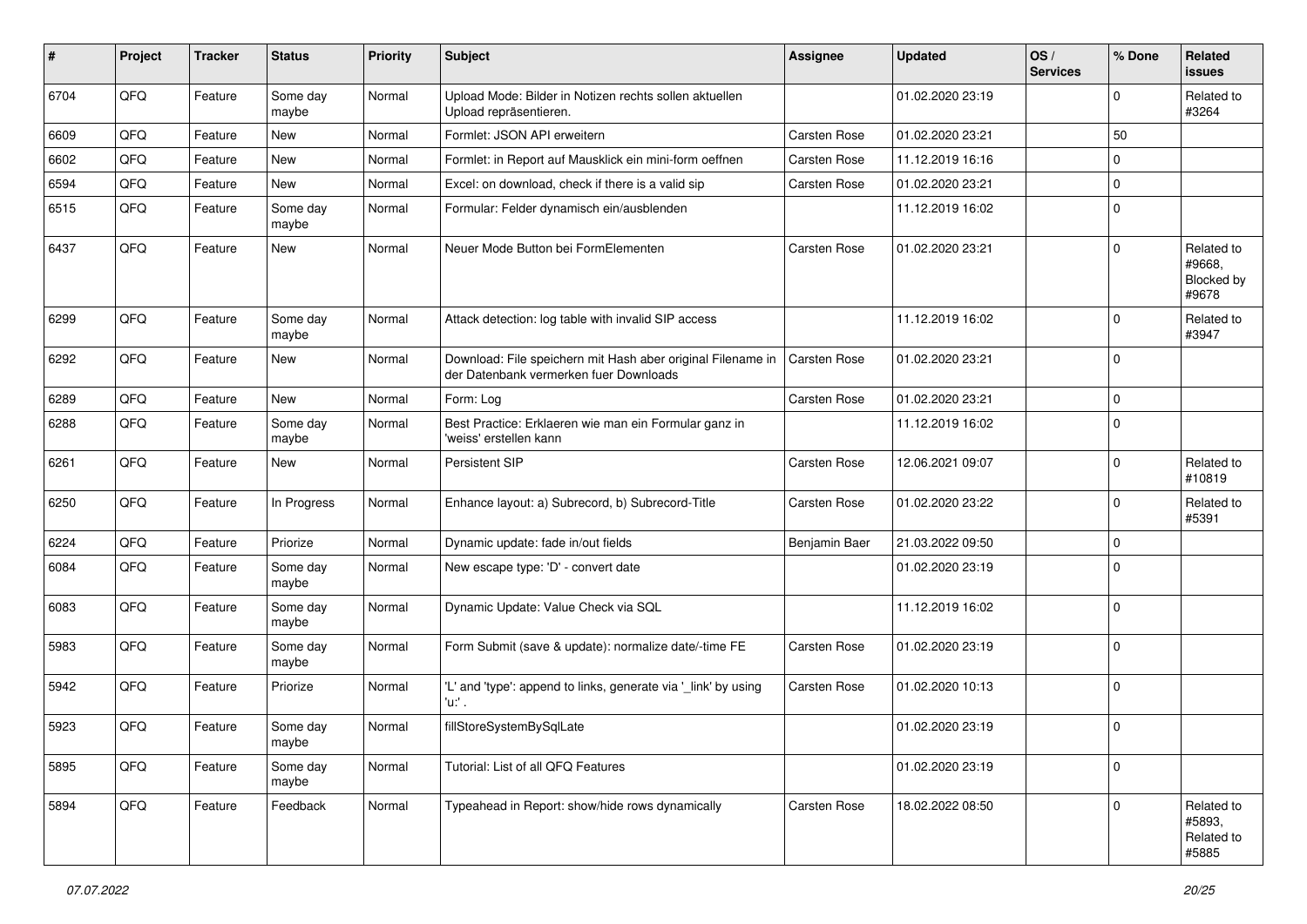| #    | Project | <b>Tracker</b> | <b>Status</b>     | <b>Priority</b> | <b>Subject</b>                                                                                     | Assignee            | <b>Updated</b>   | OS/<br><b>Services</b> | % Done              | Related<br><b>issues</b>                    |
|------|---------|----------------|-------------------|-----------------|----------------------------------------------------------------------------------------------------|---------------------|------------------|------------------------|---------------------|---------------------------------------------|
| 5893 | QFQ     | Feature        | Some day<br>maybe | Normal          | Edit on double-click                                                                               |                     | 01.02.2020 23:19 |                        | $\Omega$            | Related to<br>#5894                         |
| 5892 | QFQ     | Feature        | Some day<br>maybe | Normal          | QFQ should use T3 API to manipulate FE GROUP<br>membership                                         |                     | 01.02.2020 23:20 |                        | $\mathbf 0$         |                                             |
| 5852 | QFQ     | Feature        | Some day<br>maybe | Normal          | Logging: mail.log / sql.log - im FE anzeigen und via AJAX<br>aktualisieren                         | <b>Carsten Rose</b> | 01.02.2020 23:19 |                        | $\Omega$            | Related to<br>#5885                         |
| 5851 | QFQ     | Feature        | Some day<br>maybe | Normal          | Queue System implementieren: MQTT, RabbitMQ                                                        |                     | 01.02.2020 23:20 |                        | $\mathbf 0$         | Related to<br>#5715                         |
| 5850 | QFQ     | Feature        | Some day<br>maybe | Normal          | Deployment: In QFQ Doc best practice fuer zeitgemaesses<br>Deployment beschreiben                  |                     | 01.02.2020 23:20 |                        | $\mathbf 0$         |                                             |
| 5805 | QFQ     | Feature        | Some day<br>maybe | Normal          | TypeAHead SQL value instead of key stored                                                          |                     | 01.02.2020 23:19 |                        | $\mathbf 0$         | Related to<br>#5444                         |
| 5783 | QFQ     | Feature        | Some day<br>maybe | Normal          | <b>BPMN View/Edit</b>                                                                              |                     | 11.12.2019 16:02 |                        | $\mathbf 0$         |                                             |
| 5782 | QFQ     | Feature        | New               | Normal          | NextCloud API                                                                                      | Carsten Rose        | 01.02.2020 10:02 |                        | $\mathbf 0$         |                                             |
| 5695 | QFQ     | Feature        | In Progress       | Normal          | Multiform                                                                                          | Carsten Rose        | 02.01.2021 18:38 |                        | $\mathbf 0$         |                                             |
| 5665 | QFQ     | Feature        | Some day<br>maybe | Normal          | Versuch das '{{!' nicht mehr noetig ist.                                                           | <b>Carsten Rose</b> | 01.02.2020 23:20 |                        | $\mathbf 0$         | Related to<br>#7432,<br>Related to<br>#7434 |
| 5579 | QFQ     | Feature        | Some day<br>maybe | Normal          | Enhance Doc / Presentation: variable type 'link column type'                                       | Carsten Rose        | 01.02.2020 23:19 |                        | $\mathbf 0$         |                                             |
| 5562 | QFQ     | Feature        | Priorize          | Normal          | Drag'n'Drop fuer Uploads                                                                           | Benjamin Baer       | 21.03.2022 09:52 |                        | $\mathbf 0$         | Related to<br>#9706                         |
| 5548 | QFQ     | Feature        | Some day<br>maybe | Normal          | 801 Textfiles/Scriptfiles als Thumbnail                                                            | Carsten Rose        | 07.03.2022 16:26 |                        | $\mathbf 0$         |                                             |
| 5480 | QFQ     | Feature        | Some day<br>maybe | Normal          | QFQ: Dokumentation mit Screenshots versehen                                                        | Carsten Rose        | 01.02.2020 23:20 |                        | $\mathbf 0$         | Related to<br>#9879                         |
| 5455 | QFQ     | Feature        | Some day<br>maybe | Normal          | Mail Redirects grld abhaengig                                                                      |                     | 01.02.2020 23:20 |                        | $\mathbf 0$         |                                             |
| 5452 | QFQ     | Feature        | Some day<br>maybe | Normal          | Thumbnails from PDF: bad quality                                                                   |                     | 01.02.2020 23:20 |                        | $\mathbf 0$         |                                             |
| 5428 | QFQ     | Feature        | Some day<br>maybe | Normal          | secure thumbnail: late render on access.                                                           | <b>Carsten Rose</b> | 01.02.2020 23:20 |                        | $\mathbf 0$         |                                             |
| 5389 | QFQ     | Feature        | Some day<br>maybe | Normal          | QFQ Design: Multline label / note                                                                  | Benjamin Baer       | 01.02.2020 23:19 |                        | $\mathbf 0$         |                                             |
| 5366 | QFQ     | Feature        | Priorize          | Normal          | Saving with keyboard shortcuts                                                                     | Benjamin Baer       | 21.03.2022 09:47 |                        | $\mathsf{O}\xspace$ |                                             |
| 5345 | QFQ     | Feature        | New               | Normal          | Report: UPDATE / INSERT / DELETE statements should<br>trigger subqueries, depending on the result. | Carsten Rose        | 27.05.2020 16:11 |                        | $\mathbf 0$         |                                             |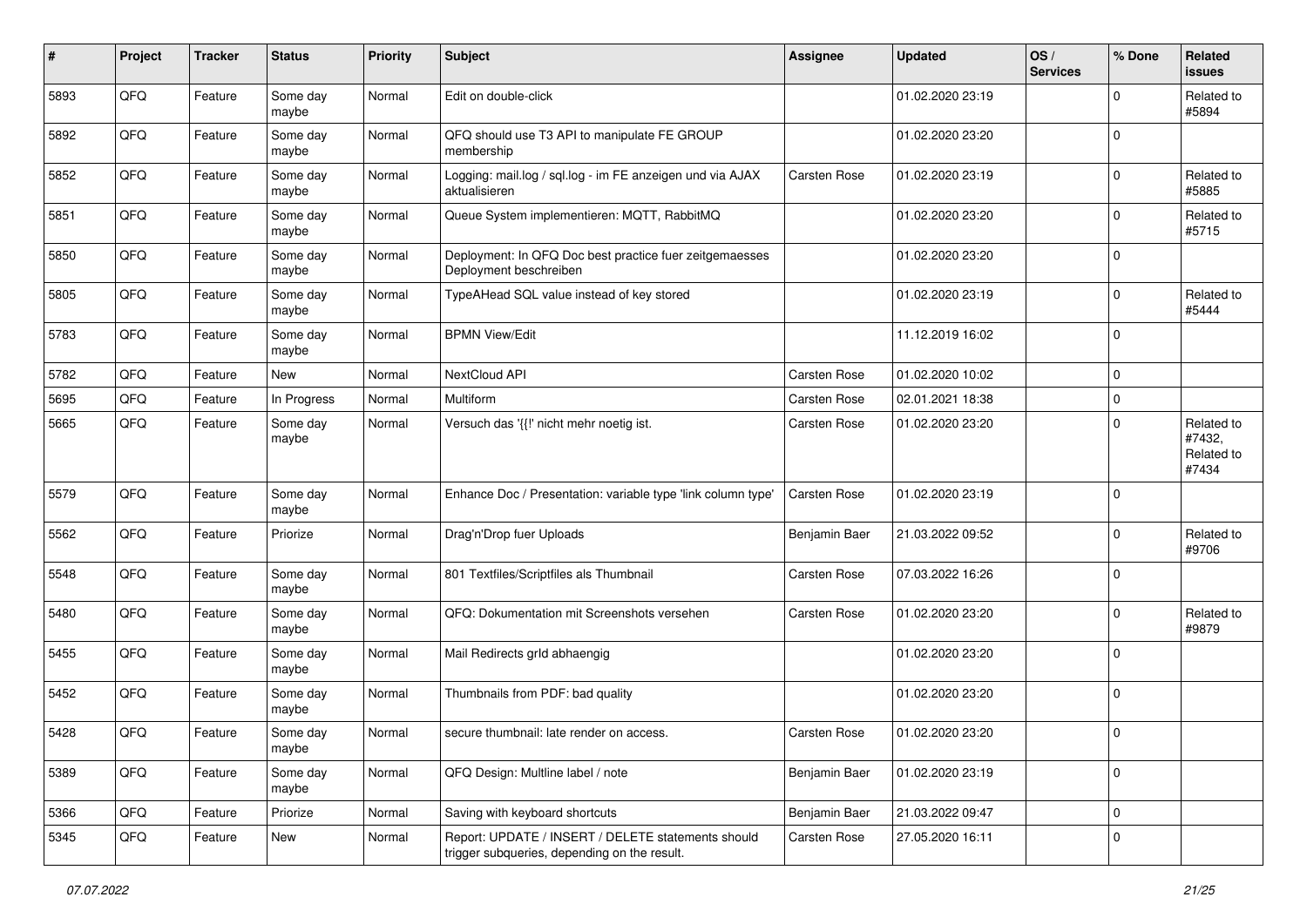| $\pmb{\sharp}$ | Project | <b>Tracker</b> | <b>Status</b>     | <b>Priority</b> | <b>Subject</b>                                                                                                                                                | <b>Assignee</b>     | <b>Updated</b>   | OS/<br><b>Services</b> | % Done      | Related<br><b>issues</b> |
|----------------|---------|----------------|-------------------|-----------------|---------------------------------------------------------------------------------------------------------------------------------------------------------------|---------------------|------------------|------------------------|-------------|--------------------------|
| 5342           | QFQ     | Feature        | Some day<br>maybe | Normal          | link - with HTML Attributes                                                                                                                                   |                     | 01.02.2020 23:20 |                        | $\Omega$    | Related to<br>#14077     |
| 5160           | QFQ     | Feature        | Some day<br>maybe | Normal          | QFQ collaborative / together.js, ShareJS, y-js, collaborative,                                                                                                |                     | 11.12.2019 16:02 |                        | $\mathbf 0$ |                          |
| 5132           | QFQ     | Feature        | Some day<br>maybe | Normal          | Error Message sendmail missing attachment: more details                                                                                                       | Carsten Rose        | 01.02.2020 23:19 |                        | $\mathbf 0$ |                          |
| 5131           | QFQ     | Feature        | New               | Normal          | Activate Spin Gear ('wait/busy' indicator) via LINK attribute                                                                                                 | Carsten Rose        | 01.02.2020 23:21 |                        | $\mathbf 0$ |                          |
| 5129           | QFQ     | Feature        | Some day<br>maybe | Normal          | Reports: SQL fuer x Achse und y Achse                                                                                                                         |                     | 11.12.2019 16:02 |                        | $\mathbf 0$ |                          |
| 5024           | QFQ     | Feature        | Some day<br>maybe | Normal          | Fabric: Generate PDF with edits                                                                                                                               | Benjamin Baer       | 01.02.2020 23:20 |                        | $\Omega$    | Related to<br>#10704     |
| 4974           | QFQ     | Feature        | Some day<br>maybe | Normal          | Long polling - inform all listening clients of changes                                                                                                        |                     | 11.12.2019 16:02 |                        | $\Omega$    |                          |
| 4956           | QFQ     | Feature        | Some day<br>maybe | Normal          | Sendmail: Benutzerdefinierte Headers                                                                                                                          | <b>Carsten Rose</b> | 11.12.2019 16:02 |                        | $\mathbf 0$ |                          |
| 4872           | QFQ     | Feature        | Some day<br>maybe | Normal          | Fields of Typo3 page available in STORE TYPO3                                                                                                                 | <b>Carsten Rose</b> | 01.02.2020 23:19 |                        | $\mathbf 0$ |                          |
| 4869           | QFQ     | Feature        | Some day<br>maybe | Normal          | Dynamic Update (show, hide, readonly?, required?) for<br><b>Template Group Elements</b>                                                                       | Carsten Rose        | 01.02.2020 23:19 |                        | $\Omega$    | Related to<br>#4865      |
| 4839           | QFQ     | Feature        | Some day<br>maybe | Normal          | gfg-handle in <head> Abschnitt</head>                                                                                                                         | <b>Carsten Rose</b> | 11.12.2019 16:02 |                        | $\Omega$    |                          |
| 4816           | QFQ     | Feature        | Some day<br>maybe | Normal          | Templates for QFQ Reports (Tables, Radios, )                                                                                                                  |                     | 01.02.2020 23:20 |                        | $\mathbf 0$ |                          |
| 4757           | QFQ     | Feature        | Some day<br>maybe | Normal          | Test subrecord: download links ok? Links ok?                                                                                                                  | <b>Carsten Rose</b> | 01.02.2020 23:20 |                        | $\mathbf 0$ |                          |
| 4719           | QFQ     | Feature        | Some day<br>maybe | Normal          | Custom Message in Client in case of 'Browser tab close,<br>modification will be lost'                                                                         |                     | 01.02.2020 23:20 |                        | $\mathbf 0$ |                          |
| 4652           | QFQ     | Feature        | Some day<br>maybe | Normal          | UZH CD: Weiterleitung auf benutzerdefinierte 403/404 Seite                                                                                                    | Carsten Rose        | 01.02.2020 23:20 |                        | $\pmb{0}$   |                          |
| 4650           | QFQ     | Feature        | Some day<br>maybe | Normal          | Convert html to doc/rtf                                                                                                                                       | <b>Carsten Rose</b> | 01.02.2020 23:20 |                        | $\mathbf 0$ | Related to<br>#10704     |
| 4640           | QFQ     | Feature        | Some day<br>maybe | Normal          | Rename System Forms                                                                                                                                           |                     | 01.02.2020 23:20 |                        | $\mathbf 0$ |                          |
| 4627           | QFQ     | Feature        | Some day<br>maybe | Normal          | dbupdate: all tables - check 'create', 'modified' if it is possible<br>to change to default 'CURRENT_TIMESTAMP' and modified<br>'ON UPDATE CURRENT_TIMESTAMP' |                     | 01.02.2020 23:20 |                        | $\Omega$    |                          |
| 4626           | QFQ     | Feature        | Some day<br>maybe | Normal          | Mobile View: 'classBody=qfq-form-right' makes no sense                                                                                                        |                     | 01.02.2020 23:20 |                        | $\Omega$    |                          |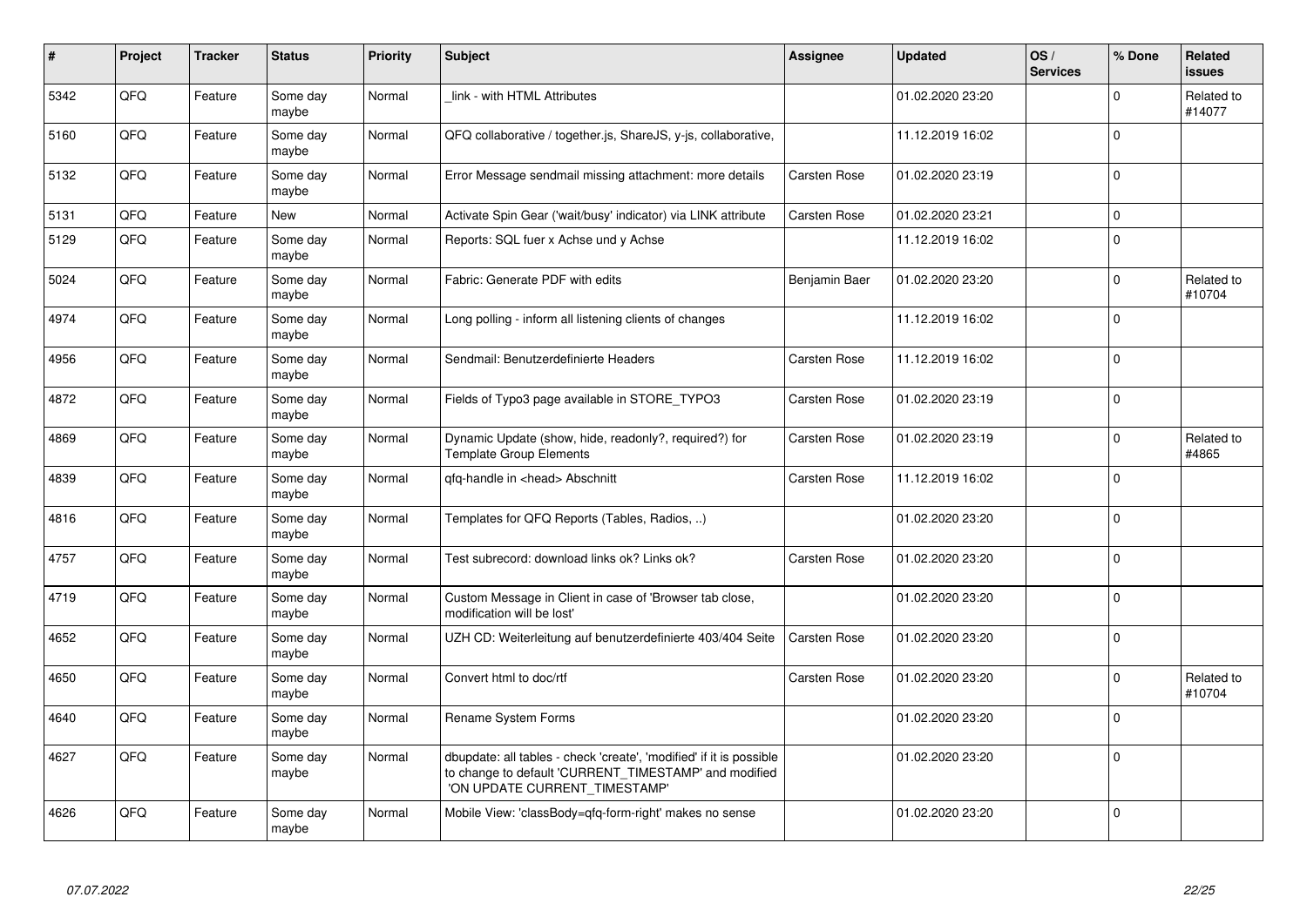| $\sharp$ | Project | <b>Tracker</b> | <b>Status</b>     | <b>Priority</b> | <b>Subject</b>                                                                                                          | <b>Assignee</b>     | <b>Updated</b>   | OS/<br><b>Services</b> | % Done      | Related<br><b>issues</b>                    |
|----------|---------|----------------|-------------------|-----------------|-------------------------------------------------------------------------------------------------------------------------|---------------------|------------------|------------------------|-------------|---------------------------------------------|
| 4606     | QFQ     | Feature        | Some day<br>maybe | Normal          | link: qualifier to render bootstrap button                                                                              | <b>Carsten Rose</b> | 01.02.2020 23:19 |                        | $\mathbf 0$ |                                             |
| 4551     | QFQ     | Feature        | Some day<br>maybe | Normal          | Set 'pills' via dynamicUpdate to show/hide/disabled                                                                     |                     | 01.02.2020 23:20 |                        | $\mathbf 0$ | Related to<br>#3752                         |
| 4536     | QFQ     | Feature        | Some day<br>maybe | Normal          | FE upload: problem with delete if mutliple uploads an<br>FE.name="                                                      |                     | 01.02.2020 23:20 |                        | $\mathbf 0$ |                                             |
| 4446     | QFQ     | Feature        | Some day<br>maybe | Normal          | New FE get same feldContainerId as last modifed FE                                                                      |                     | 01.02.2020 23:20 |                        | $\mathbf 0$ |                                             |
| 4445     | QFQ     | Feature        | Some day<br>maybe | Normal          | template group: Option to simulate fieldset                                                                             |                     | 28.06.2021 14:11 |                        | $\mathbf 0$ |                                             |
| 4444     | QFQ     | Feature        | Some day<br>maybe | Normal          | FE.type=upload: detect mime type                                                                                        |                     | 11.12.2019 16:02 |                        | $\mathbf 0$ | Related to<br>#4303                         |
| 4443     | QFQ     | Feature        | Some day<br>maybe | Normal          | Form: multiple secondary tables                                                                                         |                     | 01.02.2020 23:20 |                        | $\Omega$    |                                             |
| 4442     | QFQ     | Feature        | Some day<br>maybe | Normal          | Special Column Name: _link - new symbol G (Glyph) to<br>choose any available symbol                                     |                     | 11.12.2019 16:02 |                        | $\Omega$    |                                             |
| 4440     | QFQ     | Feature        | Some day<br>maybe | Normal          | Manual.rst: explain how to. expand PHP Session to 4h                                                                    |                     | 11.12.2019 16:02 |                        | $\pmb{0}$   |                                             |
| 4439     | QFQ     | Feature        | Some day<br>maybe | Normal          | Log: report all actions fired by an FE Element, incl. the<br>original directive (slaveld, sqllnsert, )                  |                     | 01.02.2020 23:20 |                        | $\mathbf 0$ | Related to<br>#4432,<br>Related to<br>#5458 |
| 4435     | QFQ     | Feature        | Some day<br>maybe | Normal          | Report: striptags - specify allowed tags                                                                                |                     | 01.02.2020 23:20 |                        | $\mathbf 0$ |                                             |
| 4433     | QFQ     | Feature        | Some day<br>maybe | Normal          | Log when SIP will be destroyed by QFQ for any (security)<br>reason                                                      |                     | 01.02.2020 23:20 |                        | $\mathbf 0$ | Related to<br>#4432,<br>Related to<br>#5458 |
| 4420     | QFQ     | Feature        | Some day<br>maybe | Normal          | Client: Local Storage - store the changes of a form, local in<br>the browser.                                           | Benjamin Baer       | 11.12.2019 16:02 |                        | $\Omega$    |                                             |
| 4413     | QFQ     | Feature        | <b>New</b>        | Normal          | fieldset: show/hidden, modeSql, dynamicUpdate                                                                           | <b>Carsten Rose</b> | 09.02.2022 15:19 |                        | $\mathbf 0$ |                                             |
| 4365     | QFQ     | Feature        | Some day<br>maybe | Normal          | Multi Language: new way of config                                                                                       | Carsten Rose        | 01.02.2020 23:20 |                        | $\mathbf 0$ |                                             |
| 4349     | QFQ     | Feature        | Some day<br>maybe | Normal          | link download: downloaded external URL to<br>deliver/concatenate - check mimetipe and handle it correctly               | <b>Carsten Rose</b> | 11.12.2019 16:02 |                        | $\mathbf 0$ |                                             |
| 4343     | QFQ     | Feature        | Some day<br>maybe | Normal          | Link: Classifier to add 'attributes'                                                                                    | <b>Carsten Rose</b> | 01.02.2020 23:20 |                        | $\mathbf 0$ | Related to<br>#14077                        |
| 4330     | QFQ     | Feature        | Some day<br>maybe | Normal          | Error Message: report missing {{ / }} in sqlUpdate, sqlInsert,<br>sqlDelete, sqlAfter, sqlBefore in FE action elements. | <b>Carsten Rose</b> | 01.02.2020 23:20 |                        | $\mathbf 0$ |                                             |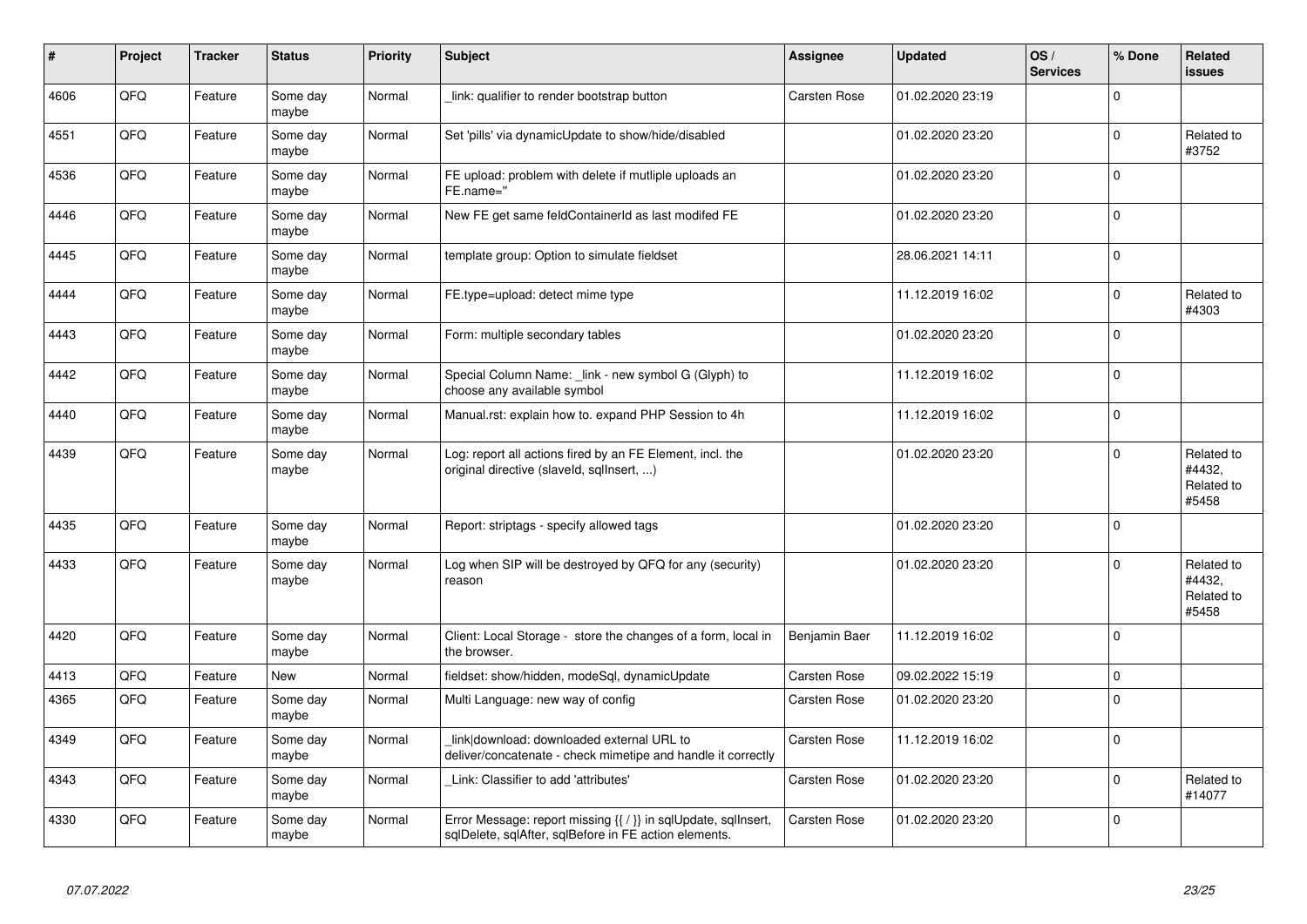| ∦    | Project | <b>Tracker</b> | <b>Status</b>     | <b>Priority</b> | <b>Subject</b>                                                                                                                                           | Assignee            | <b>Updated</b>   | OS/<br><b>Services</b> | % Done      | Related<br><b>issues</b>                    |
|------|---------|----------------|-------------------|-----------------|----------------------------------------------------------------------------------------------------------------------------------------------------------|---------------------|------------------|------------------------|-------------|---------------------------------------------|
| 4259 | QFQ     | Feature        | Some day<br>maybe | Normal          | Instant trigger a cron job                                                                                                                               | <b>Carsten Rose</b> | 11.12.2019 16:03 |                        | $\mathbf 0$ |                                             |
| 4250 | QFQ     | Feature        | New               | Normal          | AutoCron in QFQ via PHP                                                                                                                                  | <b>Carsten Rose</b> | 01.02.2020 23:21 |                        | $\Omega$    | Related to<br>#3292,<br>Related to<br>#3291 |
| 4197 | QFQ     | Feature        | Some day<br>maybe | Normal          | Unit Test fuer JSON Stream von QuickFormQuery.php ><br>doForm()                                                                                          | <b>Carsten Rose</b> | 11.12.2019 16:03 |                        | $\mathbf 0$ |                                             |
| 4194 | QFQ     | Feature        | In Progress       | Normal          | Bootstrap 4 ist jetzt offiziel                                                                                                                           |                     | 03.05.2021 20:47 |                        | $\mathbf 0$ | Related to<br>#10114                        |
| 4082 | QFQ     | Feature        | New               | Normal          | Dynamic Update: modeSql - useful default                                                                                                                 | <b>Carsten Rose</b> | 01.02.2020 23:22 |                        | $\mathbf 0$ |                                             |
| 4050 | QFQ     | Feature        | New               | Normal          | sql.log: 1) FormElement ID which causes a specific action,<br>2) Result in the same row.                                                                 | <b>Carsten Rose</b> | 15.04.2020 11:35 |                        | $\mathbf 0$ | Related to<br>#5458                         |
| 4027 | QFQ     | Feature        | Some day<br>maybe | Normal          | Missing: orange 'check' / 'bullet'                                                                                                                       |                     | 11.12.2019 16:03 |                        | $\Omega$    |                                             |
| 4026 | QFQ     | Feature        | Some day<br>maybe | Normal          | sqlLog.sql: log number of FE.id                                                                                                                          | Carsten Rose        | 11.12.2019 16:03 |                        | $\mathbf 0$ | Related to<br>#5458                         |
| 4023 | QFQ     | Feature        | New               | Normal          | prepared statements - FE action: salveld, sqllnsert,<br>sqlUpdate, sqlDelete, sqlBefore, sqlAfter                                                        | Carsten Rose        | 11.12.2019 16:15 |                        | $\mathbf 0$ |                                             |
| 4018 | QFQ     | Feature        | New               | Normal          | typeahead: long query parameter / answer triggers 'Attack<br>detected' and purges current SIP storage.                                                   | <b>Carsten Rose</b> | 29.06.2022 22:46 |                        | $\mathbf 0$ | Related to<br>#9077                         |
| 3991 | QFQ     | Feature        | Some day<br>maybe | Normal          | report: Columnname '_skipWrap' skips 'fbeg', 'fend'                                                                                                      | Carsten Rose        | 11.12.2019 16:03 |                        | $\mathbf 0$ |                                             |
| 3947 | QFQ     | Feature        | Some day<br>maybe | Normal          | Attack detectect: logout current user                                                                                                                    | <b>Carsten Rose</b> | 11.12.2019 16:03 |                        | $\Omega$    | Related to<br>#5458,<br>Related to<br>#6299 |
| 3942 | QFQ     | Feature        | Some day<br>maybe | Normal          | Action Elemente: neu generierte IDs via FE weitergeben                                                                                                   | Carsten Rose        | 11.12.2019 16:03 |                        | $\mathbf 0$ | Related to<br>#3941                         |
| 3941 | QFQ     | Feature        | Some day<br>maybe | Normal          | sqlAfter: es sollten mehrere moeglich sein                                                                                                               | Carsten Rose        | 11.12.2019 16:03 |                        | $\mathbf 0$ | Related to<br>#3942                         |
| 3905 | QFQ     | Feature        | Some day<br>maybe | Normal          | Documentation: Best Practice anhand eines Online<br>Bewerbungstools                                                                                      | Carsten Rose        | 11.12.2019 16:03 |                        | $\mathbf 0$ |                                             |
| 3900 | QFQ     | Feature        | Some day<br>maybe | Normal          | Extend documentation of 'Copy / Paste'                                                                                                                   | Carsten Rose        | 11.12.2019 16:03 |                        | $\pmb{0}$   | Related to<br>#3899                         |
| 3880 | QFQ     | Feature        | Some day<br>maybe | Normal          | Form 'Form': anlegen einer Tabelle                                                                                                                       |                     | 14.01.2021 10:12 |                        | $\mathbf 0$ |                                             |
| 3879 | QFQ     | Feature        | Some day<br>maybe | Normal          | Form 'FormElement': Beim Feld 'name' rechts in der Notiz<br>einen Link einblenden - a) aktuelle Definition anzeigen, b)<br>Spalte in der Tabelle anlegen |                     | 11.12.2019 16:03 |                        | $\mathbf 0$ |                                             |